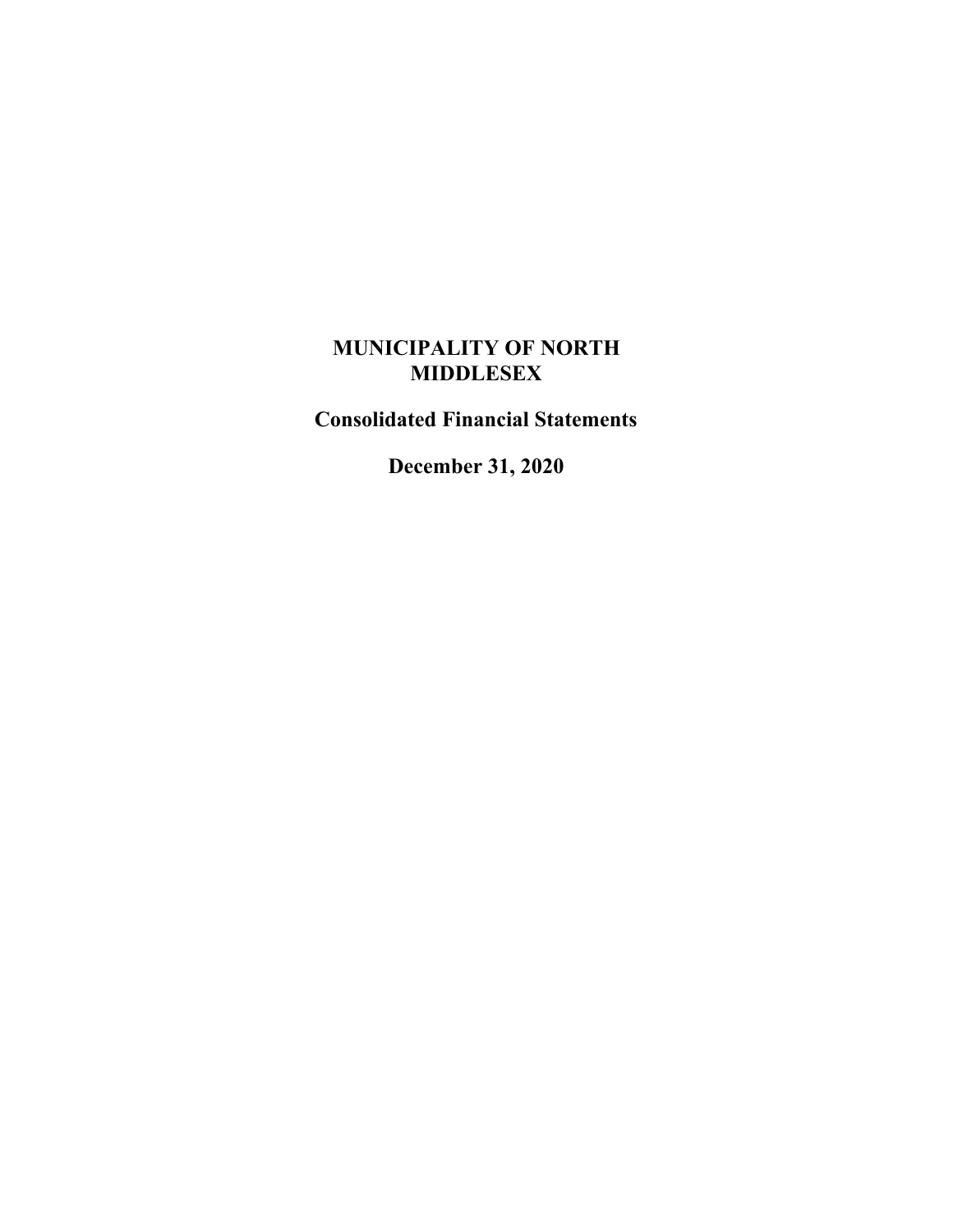# **Consolidated Financial Statements**

# **For The Year Ended December 31, 2020**

| <b>Table of Contents</b>                                     | <b>PAGE</b>    |
|--------------------------------------------------------------|----------------|
| Management's Responsibility for Financial Reporting          | 1              |
| Independent Auditors' Report                                 | $2 - 3$        |
| <b>Consolidated Statement of Financial Position</b>          | $\overline{4}$ |
| Consolidated Statement of Operations and Accumulated Surplus | 5              |
| Consolidated Statement of Changes in Net Financial Assets    | 6              |
| <b>Consolidated Statement of Cash Flows</b>                  |                |
| Notes to the Consolidated Financial Statements               | $8 - 24$       |
| Consolidated Schedule of Segment Disclosure                  | $25 - 26$      |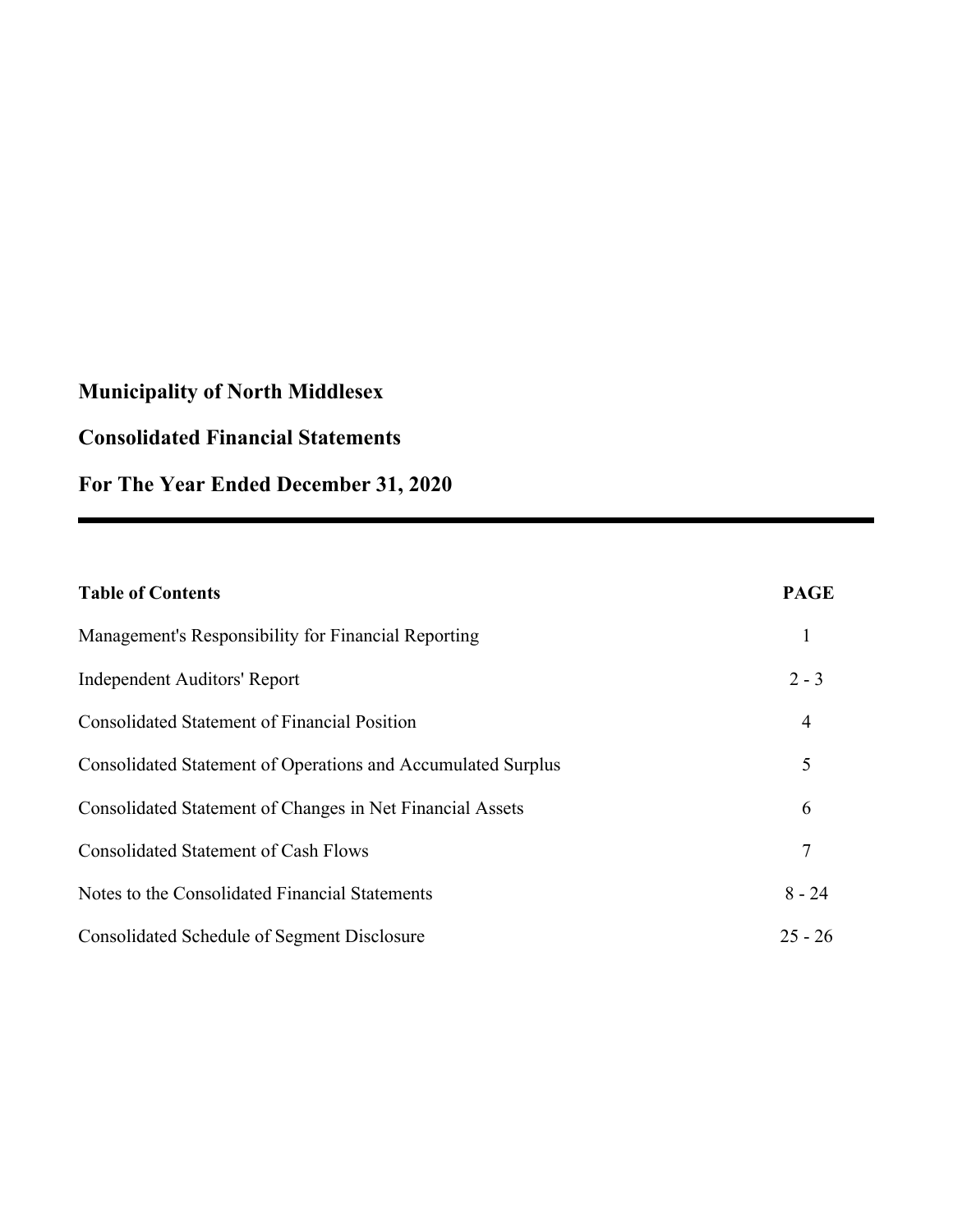#### **MANAGEMENT'S RESPONSIBILITY FOR FINANCIAL REPORTING**

The accompanying consolidated financial statements are the responsibility of the management of **Municipality of North Middlesex** and have been prepared in accordance with Canadian accounting standards for public sector entities.

These consolidated financial statements include:

- Independent Auditors' Report
- Consolidated Statement of Financial Position
- Consolidated Statement of Operations and Accumulated Surplus
- Consolidated Statement of Changes in Net Financial Assets
- Consolidated Statement of Cash Flows
- Notes to the Consolidated Financial Statements
- Consolidated Schedule of Segment Disclosure

The Chief Administrative Officer and the Director of Finance are responsible for ensuring that management fulfills its responsibility for financial reporting and is ultimately responsible for reviewing the consolidated financial statements before they are submitted to Council for approval.

The integrity and reliability of **Municipality of North Middlesex** reporting systems are achieved through the use of formal policies and procedures, the careful selection of employees and an appropriate division of responsibilities. These systems are designed to provide reasonable assurance that the financial information is reliable and accurate.

The consolidated financial statements have been audited on behalf of the Members of Council, Inhabitants and Ratepayers of **Municipality of North Middlesex** by Graham Scott Enns LLP in accordance with Canadian generally accepted auditing standards.

Mr. Jonathon Graham LTD, C.E.T. Chief Administrative Officer

Parkhill, Ontario July 14, 2021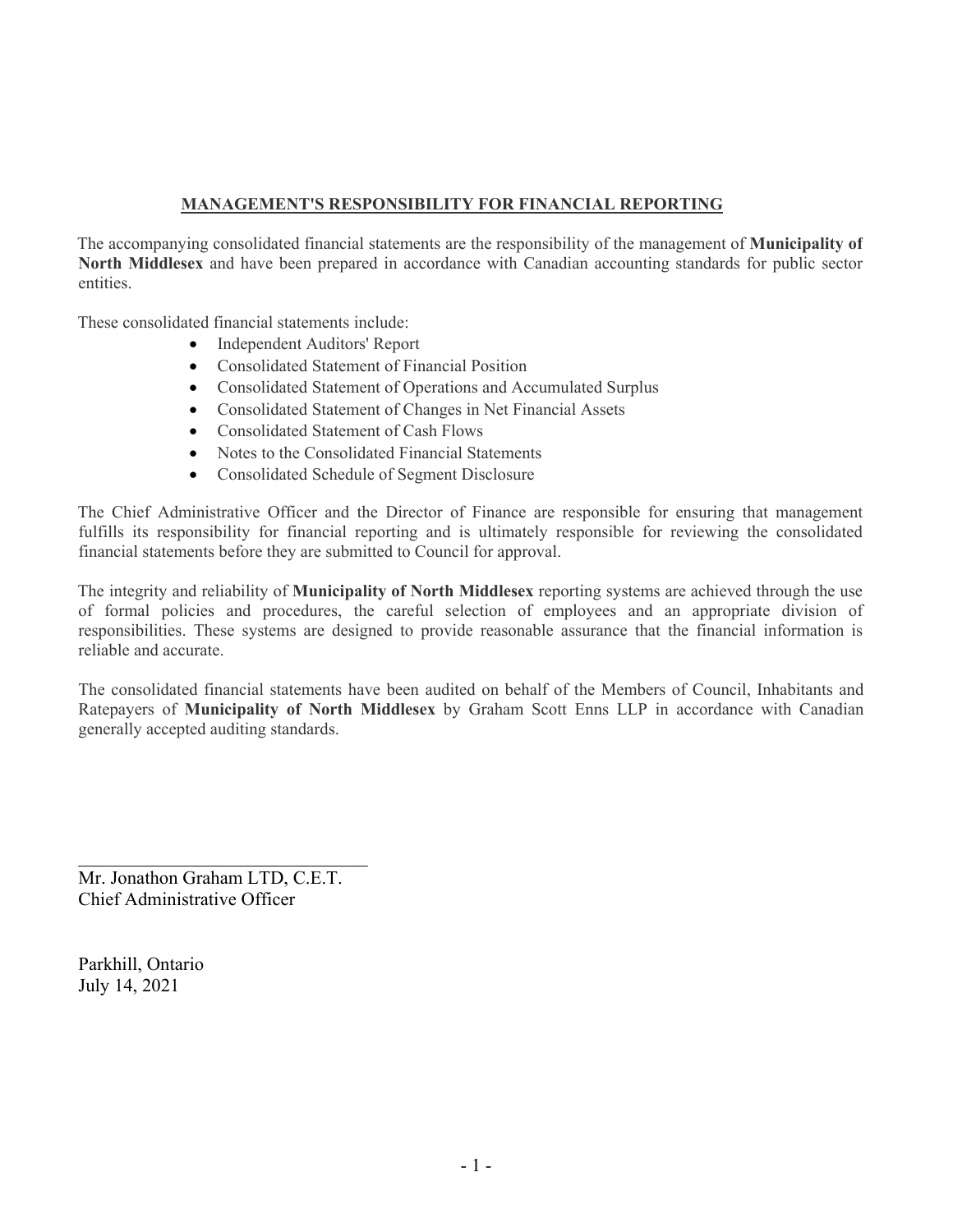

P. 519-633-0700 • F. 519-633-7009 450 Sunset Drive, St. Thomas, ON N5R 5V1

P. 519-773-9265 · F. 519-773-9683 25 John Street South, Aylmer, ON N5H 2C1

www.grahamscottenns.com

#### **INDEPENDENT AUDITORS' REPORT**

To the Members of Council, Inhabitants and Ratepayers of **Municipality of North Middlesex**:

#### **Opinion**

We have audited the consolidated financial statements of **Municipality of North Middlesex**, which comprise the consolidated statement of financial position as at December 31, 2020, and the consolidated statement of operations and accumulated surplus, consolidated statement of changes in net financial assets and consolidated statement of cash flows for the year then ended, and notes to the financial statements, including a summary of significant accounting policies.

In our opinion, the Municipality's consolidated financial statements present fairly, in all material respects, the financial position of the Municipality as at December 31, 2020, and the results of its operations and its cash flows for the year then ended in accordance with Canadian accounting standards for public sector entities.

#### **Basis for Opinion**

We conducted our audit in accordance with Canadian generally accepted auditing standards. Our responsibilities under those standards are further described in the *Auditors' Responsibilities for the Audit of the Financial Statements* section of our report. We are independent of the Municipality in accordance with the ethical requirements that are relevant to our audit of the consolidated financial statements in Canada, and we have fulfilled our other ethical responsibilities in accordance with these requirements. We believe that the audit evidence we have obtained is sufficient and appropriate to provide a basis for our opinion.

#### **Responsibilities of Management and Those Charged with Governance for the Consolidated Financial Statements**

Management is responsible for the preparation and fair presentation of the consolidated financial statements in accordance with Canadian accounting standards for public sector entities, and for such internal control as management determines is necessary to enable the preparation of consolidated financial statements that are free from material misstatement, whether due to fraud or error.

In preparing the consolidated financial statements, management is responsible for assessing the Municipality's ability to continue as a going concern, disclosing, as applicable, matters related to going concern and using the going concern basis of accounting unless management either intends to liquidate the Municipality or to cease operations, or has no realistic alternative but to do so.

Those charged with governance are responsible for overseeing the Municipality's financial reporting process.

#### **Auditors' Responsibilities for the Audit of the Consolidated Financial Statements**

Our objectives are to obtain reasonable assurance about whether the consolidated financial statements as a whole are free from material misstatement, whether due to fraud or error, and to issue an auditor's report that includes our opinion. Reasonable assurance is a high level of assurance, but is not a guarantee that an audit conducted in accordance with Canadian generally accepted auditing standards will always detect a material misstatement when it exists. Misstatements can arise from fraud or error and are considered material if, individually or in the aggregate, they could reasonably be expected to influence the economic decisions of users taken on the basis of these consolidated financial statements.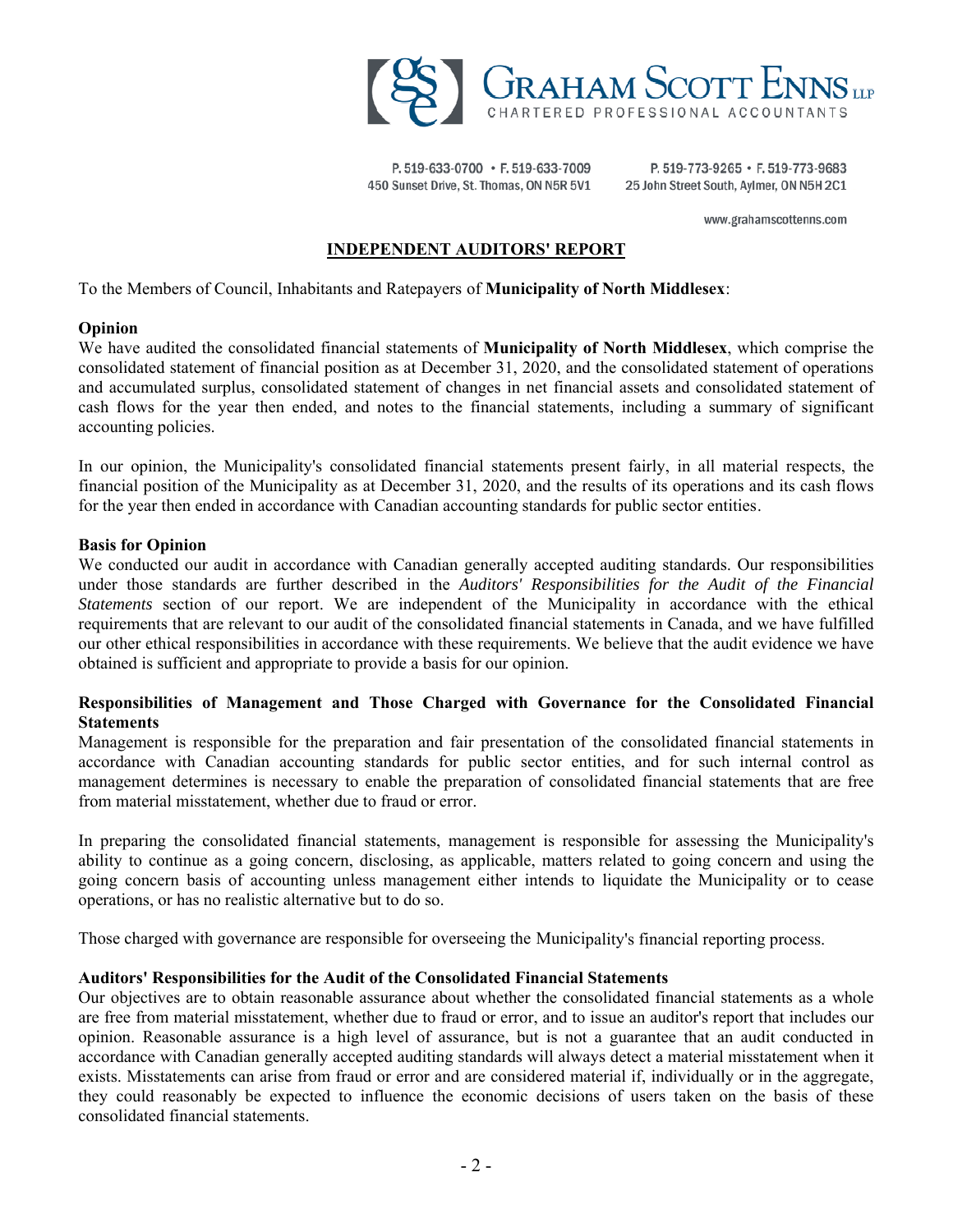

P. 519-633-0700 • F. 519-633-7009 450 Sunset Drive, St. Thomas, ON N5R 5V1

P. 519-773-9265 · F. 519-773-9683 25 John Street South, Aylmer, ON N5H 2C1

www.grahamscottenns.com

#### **INDEPENDENT AUDITORS' REPORT (CONTINUED)**

#### **Auditors' Responsibilities for the Audit of the Consolidated Financial Statements (Continued)**

As part of an audit in accordance with Canadian generally accepted auditing standards, we exercise professional judgment and maintain professional skepticism throughout the audit. We also:

- Identify and assess the risks of material misstatement of the consolidated financial statements, whether due to fraud or error, design and perform audit procedures responsive to those risks, and obtain audit evidence that is sufficient and appropriate to provide a basis for our opinion. The risk of not detecting a material misstatement resulting from fraud is higher than for one resulting from error, as fraud may involve collusion, forgery, intentional omissions, misrepresentations, or the override of internal control.
- Obtain an understanding of internal control relevant to the audit in order to design audit procedures that are appropriate in the circumstances, but not for the purpose of expressing an opinion on the effectiveness of the Municipality's internal control.
- Evaluate the appropriateness of accounting policies used and the reasonableness of accounting estimates and related disclosures made by management.
- Conclude on the appropriateness of management's use of the going concern basis of accounting and, based on the audit evidence obtained, whether a material uncertainty exists related to events or conditions that may cast significant doubt on the Municipality's ability to continue as a going concern. If we conclude that a material uncertainty exists, we are required to draw attention in our auditor's report to the related disclosures in the consolidated financial statements or, if such disclosures are inadequate, to modify our opinion. Our conclusions are based on the audit evidence obtained up to the date of our auditor's report. However, future events or conditions may cause the Municipality to cease to continue as a going concern.
- Evaluate the overall presentation, structure and content of the consolidated financial statements, including the disclosures, and whether the consolidated financial statements represent the underlying transactions and events in a manner that achieves fair presentation.

We communicate with those charged with governance regarding, among other matters, the planned scope and timing of the audit and significant audit findings, including any significant deficiencies in internal control that we identify during our audit.

#### **Other Matter**

The consolidated financial statements for the year ended December 31, 2019 were audited by another Chartered Professional Accounting firm.

**St. Thomas, Ontario** *Graham Scott Enns LLP*

**July 14, 2021 CHARTERED PROFESSIONAL ACCOUNTANTS Licensed Public Accountants**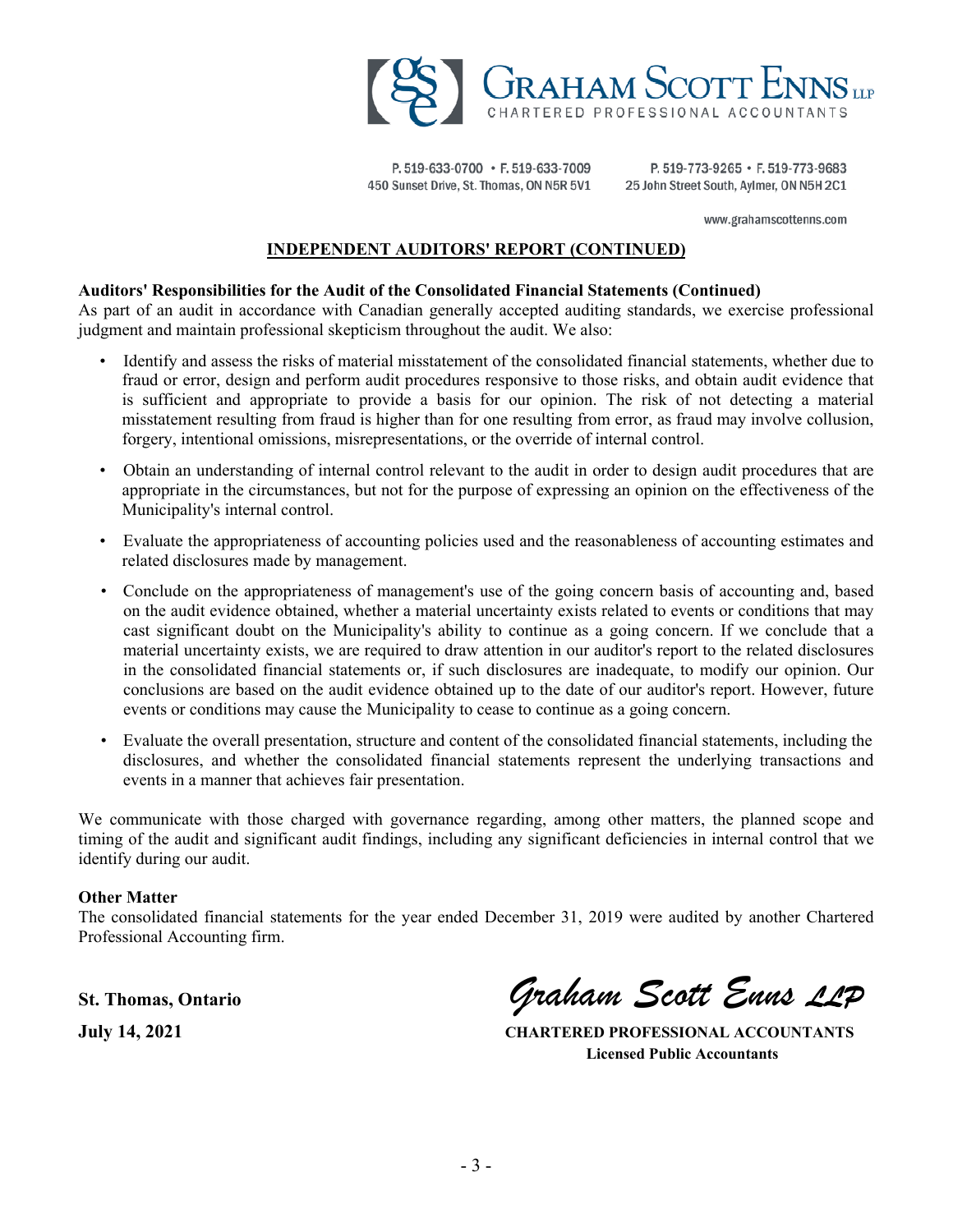# **Consolidated Statement of Financial Position As At December 31, 2020**

| <b>ASSETS</b>                                                     | 2020<br>$\mathbb{S}$ | (Notes 2]<br>& 17)<br>2019<br>$\mathbb{S}$ |
|-------------------------------------------------------------------|----------------------|--------------------------------------------|
| <b>FINANCIAL ASSETS</b>                                           |                      |                                            |
| Cash                                                              | 11,009,433           | 10,980,487                                 |
| Short-term investments (Note 3)                                   | 194,711              | 187,089                                    |
| Taxes receivable (Note 4)                                         | 987,571              | 886,936                                    |
| Accounts receivable (Note 5)                                      | 2,533,533            | 2,214,030                                  |
| Long-term receivable (Note 6)                                     | 531,760              | 587,059                                    |
|                                                                   | 15,257,008           | 14,855,601                                 |
| <b>LIABILITIES</b>                                                |                      |                                            |
| Deferred revenue - obligatory reserve funds (Note 11)             | 2,100,312            | 1,754,601                                  |
| Accounts payable and accrued liabilities                          | 1,990,147            | 1,627,701                                  |
| Solid waste landfill closure and post-closure liability (Note 12) | 60,000               | 60,000                                     |
| Accrued sick day liability (Note 17)                              | 506,617              | 501,009                                    |
| Deferred revenue                                                  | 453,359              | 220,651                                    |
| Long-term debt (Note 8)                                           | 1,071,550            | 1,346,103                                  |
|                                                                   | 6,181,985            | 5,510,065                                  |
| <b>NET FINANCIAL ASSETS</b>                                       | 9,075,023            | 9,345,536                                  |
| <b>NON-FINANCIAL ASSETS</b>                                       |                      |                                            |
| Tangible capital assets (Note 7)                                  | 61,550,001           | 59,907,098                                 |
| Prepaid expenses and inventory                                    | 615,925              | 448,239                                    |
|                                                                   | 62,165,926           | 60,355,337                                 |
| <b>ACCUMULATED SURPLUS (NOTE 9)</b>                               | 71,240,949           | 69,700,873                                 |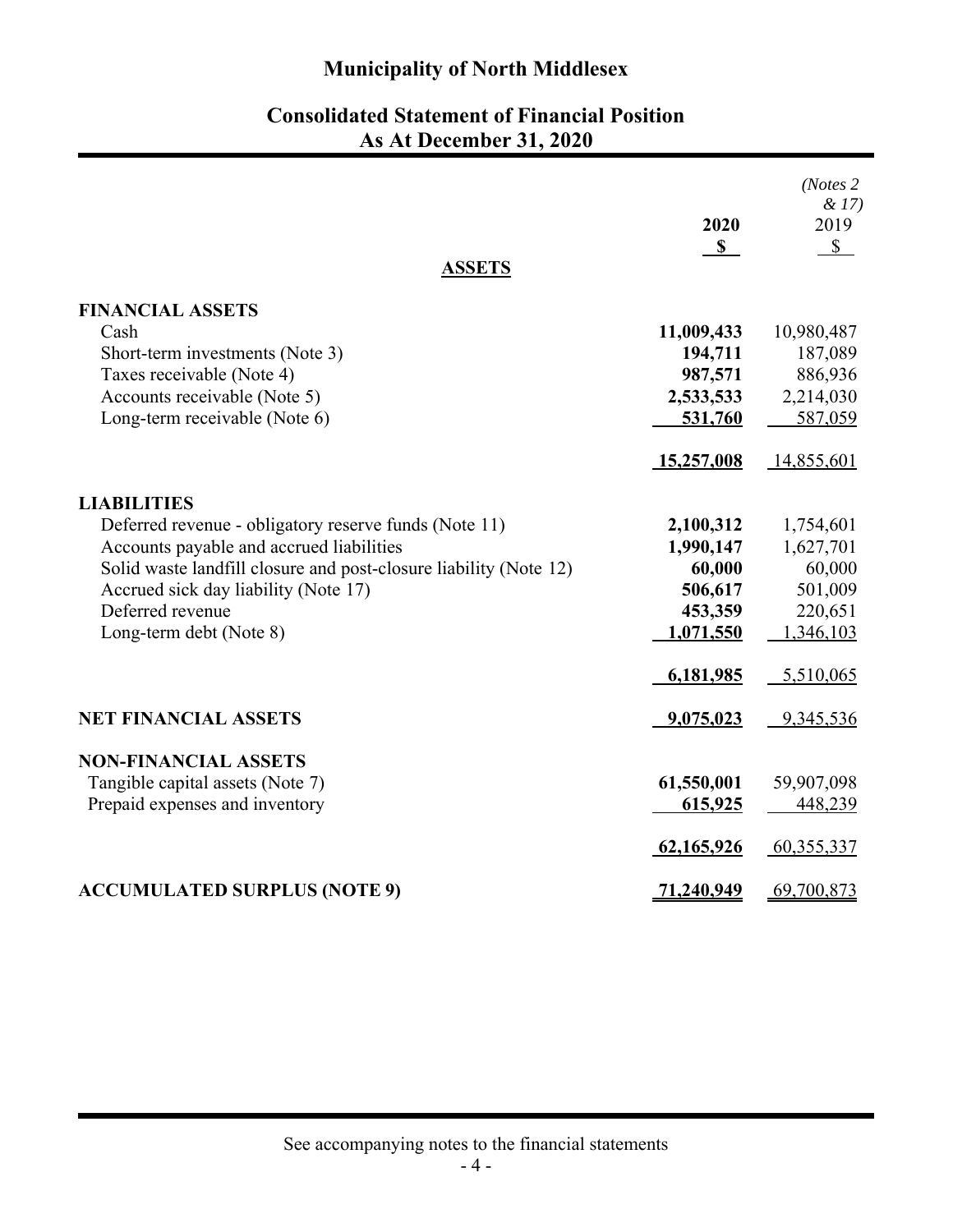| <b>Consolidated Statement of Operations and Accumulated Surplus</b> |
|---------------------------------------------------------------------|
| For The Year Ended December 31, 2020                                |

|                                                                                 |                        |                   | (Notes 2]<br>& 17) |
|---------------------------------------------------------------------------------|------------------------|-------------------|--------------------|
|                                                                                 | Budget<br>(Note $14$ ) | Actual<br>2020    | Actual<br>2019     |
| <b>REVENUES</b>                                                                 | $\mathbb{S}$           | $\mathbf{s}$      | $\mathbb{S}$       |
| Property taxation                                                               | 8,470,577              | 8,263,088         | 7,779,079          |
| Taxation from other governments                                                 | 34,764                 | 36,037            | 90,195             |
| User charges                                                                    | 4,879,852              | 3,890,220         | 4,297,763          |
| Government transfers:                                                           |                        |                   |                    |
| Federal                                                                         |                        |                   |                    |
| Provincial                                                                      | 1,532,923              | 1,700,615         | 2,169,040          |
| Other municipalities                                                            |                        |                   |                    |
| Fees and donations                                                              | 581,548                | 1,304,735         | 974,641            |
| Investment income                                                               | 185,000                | 139,689           | 259,503            |
| Penalties and interest on taxes                                                 | 114,500                | 29,663            | 123,083            |
| Gain on disposal of tangible capital assets                                     |                        | 24,884            | 45,686             |
| <b>Total Revenues</b>                                                           | 15,799,164             | 15,388,931        | 15,738,990         |
| <b>EXPENSES</b>                                                                 |                        |                   |                    |
| General government                                                              | 1,556,674              | 1,246,617         | 1,459,887          |
| Protection to persons and property                                              | 2,300,994              | 2,103,552         | 1,940,785          |
| Transportation services                                                         | 3,971,703              | 3,753,839         | 3,825,690          |
| <b>Environmental services</b>                                                   | 4,837,789              | 4,127,950         | 3,999,319          |
| Health services                                                                 | 67,138                 | 49,335            | 37,683             |
| Recreation and cultural services                                                | 1,310,541              | 1,069,694         | 1,212,343          |
| Planning and development                                                        | 330,984                | 1,497,868         | 2,318,082          |
| Total Expenses (Note 19)                                                        | 14,375,823             | 13,848,855        | 14,793,789         |
| <b>ANNUAL SURPLUS</b>                                                           | 1,423,341              | 1,540,076         | 945,201            |
| <b>ACCUMULATED SURPLUS, BEGINNING OF</b><br><b>YEAR</b>                         | 69,700,873             | 69,700,873        | 64,129,908         |
| SICK DAY LIABILITY - UNFUNDED (NOTE 17)                                         |                        |                   | (500, 263)         |
| <b>NET ASSETS OF LAKE HURON AREA</b><br>PRIMARY WATER SUPPLY SYSTEM<br>(NOTE 2) |                        |                   | 5,126,027          |
| <b>ACCUMULATED SURPLUS, END OF</b><br><b>YEAR (NOTE 9)</b>                      | <u>71,124,214</u>      | <u>71,240,949</u> | 69,700,873         |

See accompanying notes to the financial statements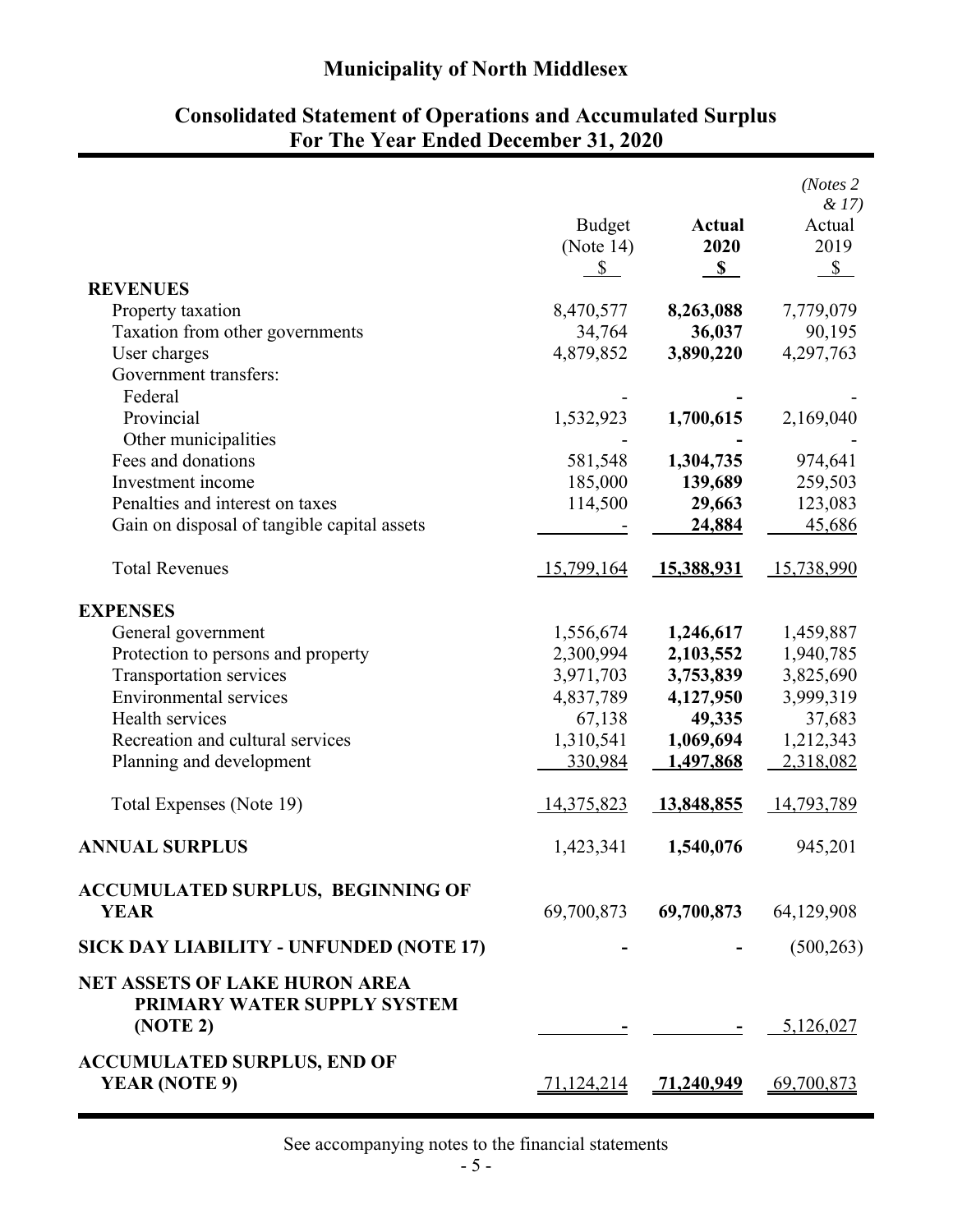| FUL THE TEAL ENGEY DECEMBER 31, 2020                                                                                                                                                                                            |                                        |                                                               |                                                             |
|---------------------------------------------------------------------------------------------------------------------------------------------------------------------------------------------------------------------------------|----------------------------------------|---------------------------------------------------------------|-------------------------------------------------------------|
|                                                                                                                                                                                                                                 | Budget<br>(Note $14$ )<br>$\mathbb{S}$ | Actual<br>2020<br>$\mathbf{s}$                                | (Notes 2)<br>& 17)<br>Actual<br>2019<br>$\mathbb{S}$        |
| <b>ANNUAL SURPLUS</b>                                                                                                                                                                                                           | 1,423,341                              | 1,540,076                                                     | 945,201                                                     |
| Acquisition of tangible capital assets<br>Amortization of tangible capital assets<br>Proceeds on disposal of tangible capital assets<br>Change in prepaid expenses and inventory<br>Gain on disposal of tangible capital assets | (3,721,081)<br>2,078,178               | (3,721,081)<br>2,078,178<br>24,884<br>(167, 686)<br>(24, 884) | (1,406,492)<br>2,026,671<br>94,498<br>(54, 854)<br>(45,686) |
| <b>CHANGE IN NET FINANCIAL ASSETS</b>                                                                                                                                                                                           | (219, 562)                             | (270, 513)                                                    | 1,559,338                                                   |
| NET FINANCIAL ASSETS, BEGINNING OF YEAR                                                                                                                                                                                         | 9,345,536                              | 9,345,536                                                     | 7,786,198                                                   |
| NET FINANCIAL ASSETS, END OF YEAR                                                                                                                                                                                               | 9,125,974                              | 9,075,023                                                     | 9,345,536                                                   |

### **Consolidated Statement of Changes in Net Financial Assets For The Year Ended December 31, 2020**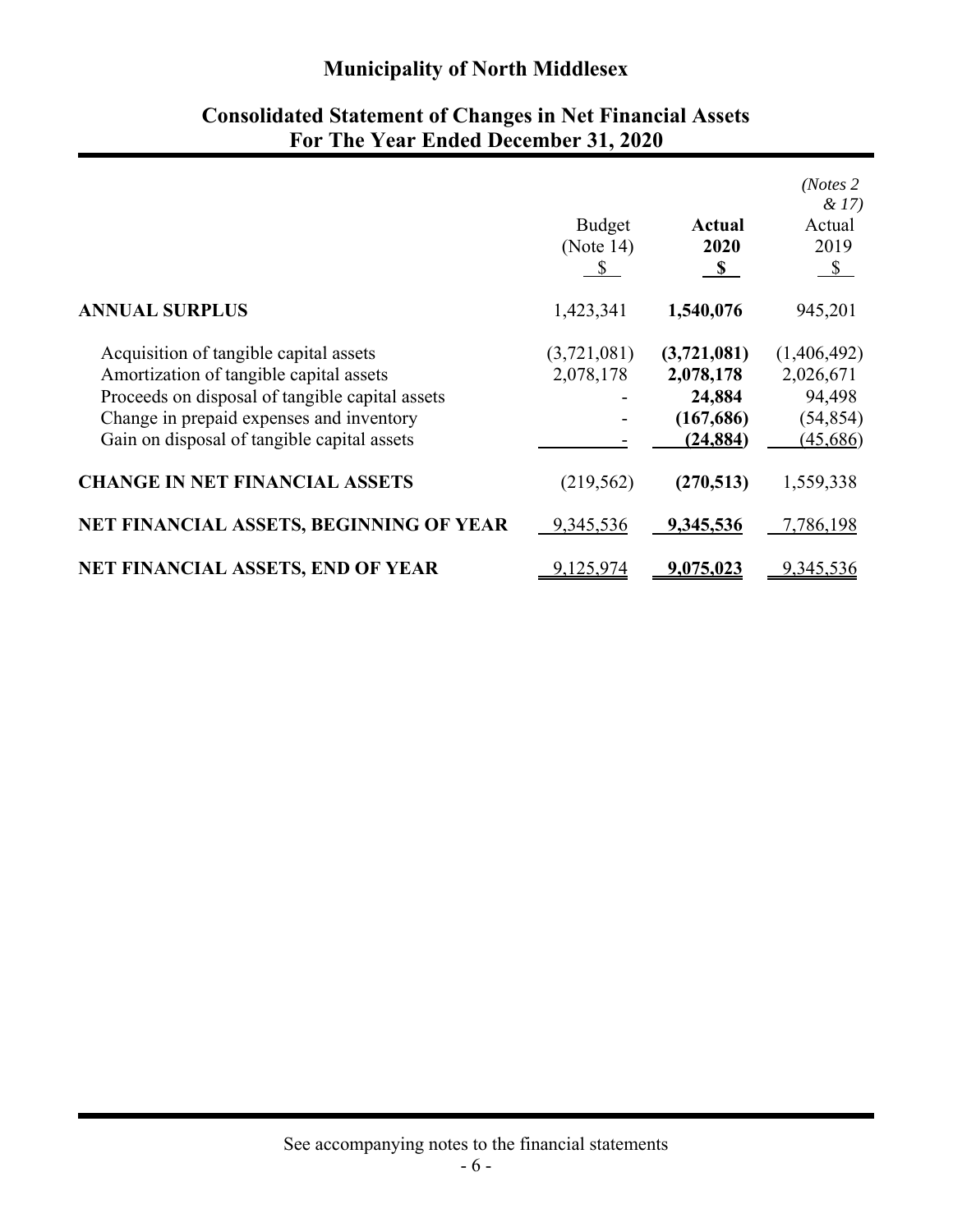## **Consolidated Statement of Cash Flows For The Year Ended December 31, 2020**

|                                                                                                                                  | 2020<br>$\mathbf{s}$                 | (Notes 2)<br>& 17)<br>2019<br>$\mathbb{S}$ |
|----------------------------------------------------------------------------------------------------------------------------------|--------------------------------------|--------------------------------------------|
| <b>OPERATING ACTIVITIES</b><br>Annual surplus                                                                                    | 1,540,076                            | 945,201                                    |
| Add (deduct) items not involving cash:<br>Amortization of tangible capital assets<br>Gain on disposal of tangible capital assets | 2,078,178<br>(24, 884)               | 2,026,671<br>(45,686)                      |
|                                                                                                                                  | 3,593,370                            | 2,926,186                                  |
| Change in non-cash items related to operations (Note 19[b])                                                                      | 358,649                              | (58, 849)                                  |
|                                                                                                                                  | <u>3,952,019</u>                     | 2,867,337                                  |
| <b>CAPITAL</b><br>Acquisition of tangible capital assets<br>Proceeds on disposal of tangible capital assets                      | (3,721,081)<br>24,884<br>(3,696,197) | (1,406,492)<br>94,498<br>(1,311,994)       |
| <b>INVESTING</b><br>Proceeds from debentures and tile drain loans receivable                                                     | 55,299                               | 68,598                                     |
| <b>FINANCING</b><br>Long-term debt repayment                                                                                     | (274, 553)                           | (391, 630)                                 |
| NET CHANGE IN CASH AND CASH EQUIVALENTS                                                                                          | 36,568                               | 1,232,311                                  |
| <b>OPENING CASH AND CASH EQUIVALENTS</b>                                                                                         | 11,167,576                           | 9,935,265                                  |
| <b>CLOSING CASH AND CASH EQUIVALENTS</b>                                                                                         | 11,204,144                           | 11,167,576                                 |
| <b>REPRESENTED BY:</b>                                                                                                           |                                      |                                            |
| Cash<br>Short-term investment                                                                                                    | 11,009,433<br>194,711<br>11,204,144  | 10,980,487<br>187,089<br>11,167,576        |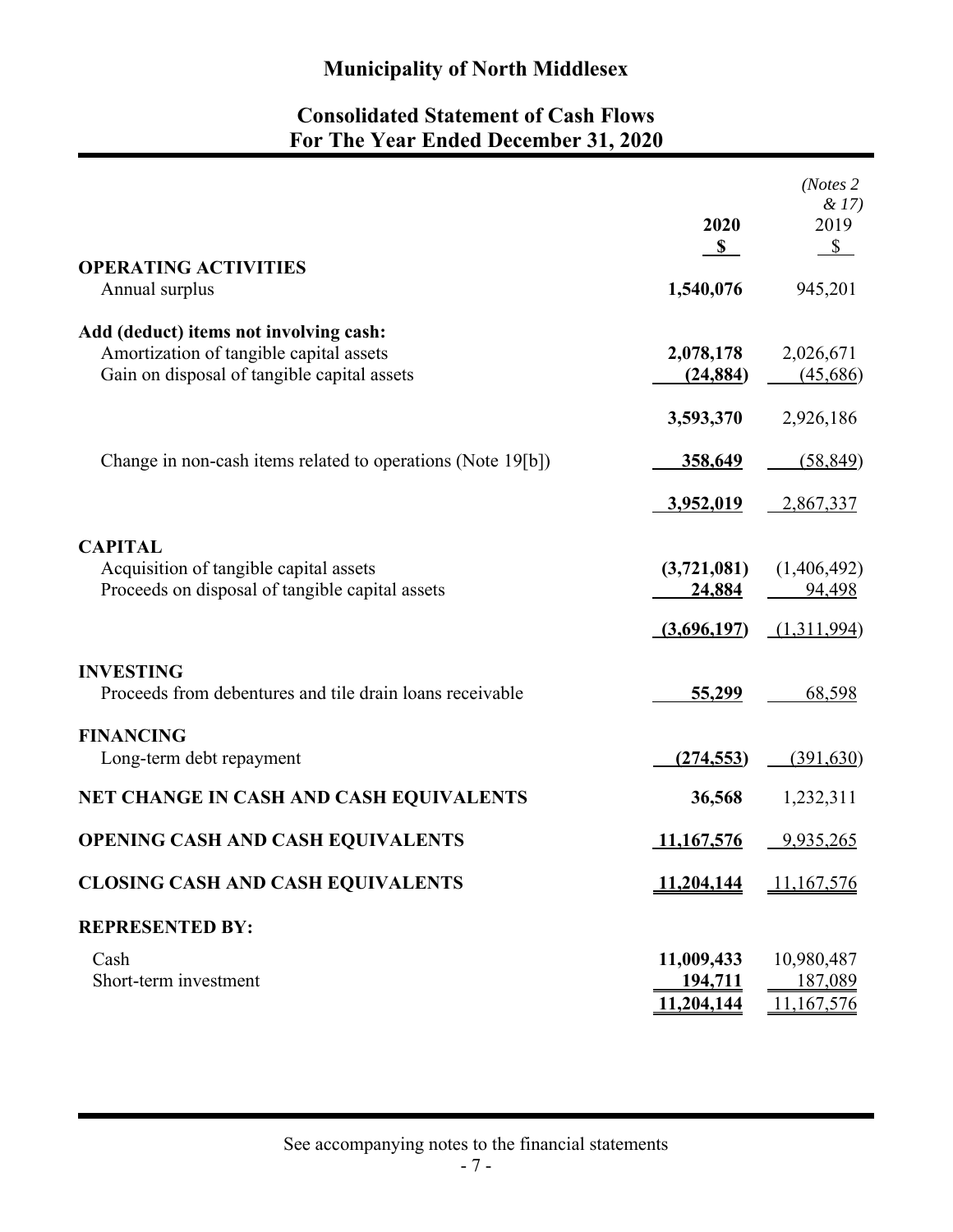### **Notes to the Consolidated Financial Statements For The Year Ended December 31, 2020**

The Municipality of North Middlesex (the "Municipality") is a municipality in the Province of Ontario. It was created January 1, 2001 through the amalgamation of the Town of Parkhill, the Village of Ailsa Craig and the Townships of McGillvary, East Williams and West Williams. It conducts its operations guided by the provisions of provincial statutes such as the Municipal Act, Municipal Affairs Act and related legislation.

### **1. SUMMARY OF SIGNIFICANT ACCOUNTING POLICIES**

The consolidated financial statements of the Municipality are prepared by management in accordance with Canadian accounting standards for public sector entities, as recommended by the Public Sector Accounting Board of the Canadian Institute of Chartered Professional Accountants. Significant aspects of the accounting policies adopted by the Municipality are as follows:

### **Reporting Entity**

The consolidated financial statements reflect the assets, liabilities, revenues, expenses of the reporting entity. The reporting entity is comprised of all organizations, committees and local boards accountable for the administration of their financial affairs and resources to the Municipality and which are owned or controlled by the Municipality.

#### **Consolidated Entities**

There are no organizations or local boards that are consolidated in these consolidated financial statements.

### **Proportionate Consolidation**

The Lake Huron Area Primary Water Supply System has been consolidated on a proportionate basis. It is proportionately consolidated based upon the water flow used by the Municipality in proportion to the entire flows provided by the joint water board. This amounts to 2.93%.

### **Accounting for County and School Board Transactions**

Although the Municipality collects taxation on behalf of the School Boards and the County of Middlesex, the taxation, other revenues, expenses, assets and liabilities with respect to the operations of the school boards and the County of Middlesex are not reflected in these statements.

### **Trust Funds**

Trust funds and their related operations administered by the Municipality are not included in these consolidated financial statements.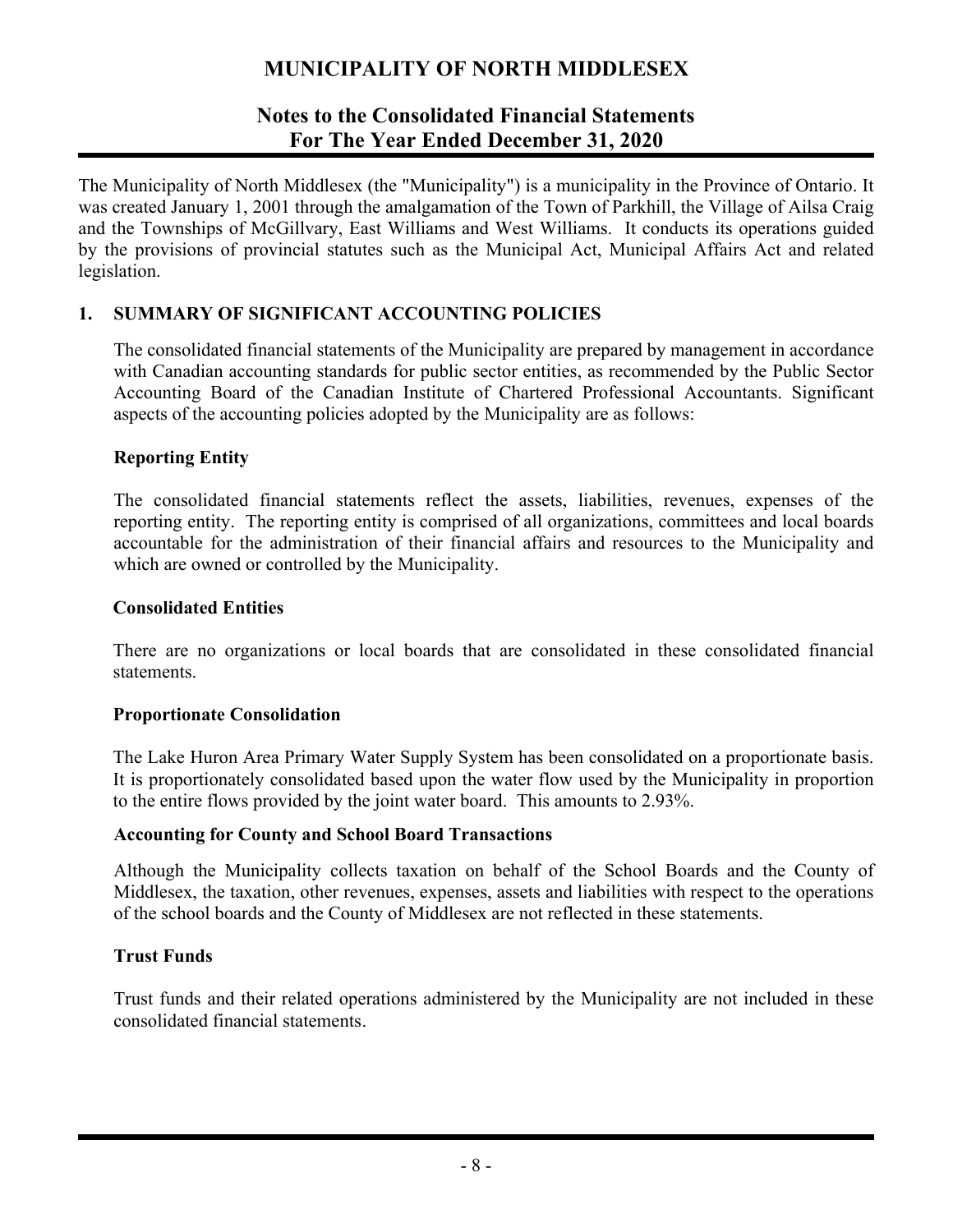### **Notes to the Consolidated Financial Statements For The Year Ended December 31, 2020**

### **1. SUMMARY OF SIGNIFICANT ACCOUNTING POLICIES (CONTINUED)**

#### **Basis of Accounting**

The consolidated financial statements are prepared using the accrual basis of accounting. The accrual basis of accounting records revenue as it is earned and measurable. Expenses are recognized as they are incurred and measurable based upon receipt of goods or services and/or the creation of a legal obligation to pay.

#### **Use of Estimates**

The preparation of consolidated financial statements in conformity with Canadian accounting standards for public sector entities requires management to make estimates and assumptions that affect the reported amounts of assets and liabilities and disclosure of contingent assets and liabilities at the date of the financial statements, and the reported amounts of revenues and expenses during the period. These estimates and assumptions are based on the best information and judgment and may differ significantly from actual results.

#### **Tax Revenues**

In 2020, the Municipality received \$8,299,125 (2019 - \$7,869,274) in property tax revenues for municipal purposes. The authority to levy and collect property taxes is established under the Municipal Act 2001, the Assessment Act, the Education Act, and other legislation.

The amount of the total annual property tax levy is determined each year through Council's approval of the annual budget. Municipal tax rates are set annually by Council for each class or type of property, in accordance with legislation and Council-approved policies, in order to raise the revenue required to meet operating budget requirements. Education tax rates are established by the Province each year in order to fund costs of education on a Province-wide basis.

Taxation revenues are recorded at the time billings are issued. Additional property tax revenue can be added throughout the year, related to new properties that become occupied, or that become subject to property tax, after the return of the annual assessment roll used for billing purposes. The Municipality may receive supplementary assessment rolls over the course of the year from MPAC that identify new or omitted assessments. Property taxes for these supplementary/omitted amounts are then billed according to the approved tax rate for the property class.

Taxation revenues in any year may also be reduced as a result of reductions in assessment value rising from assessment and/or tax appeals. Each year, an amount is identified to cover the estimated amount of revenue loss attributable to assessment appeals, tax appeals or other deficiencies in tax revenue (e.g. uncollectible amounts, write-offs, etc.).

Interest and penalties are charged on overdue property taxes.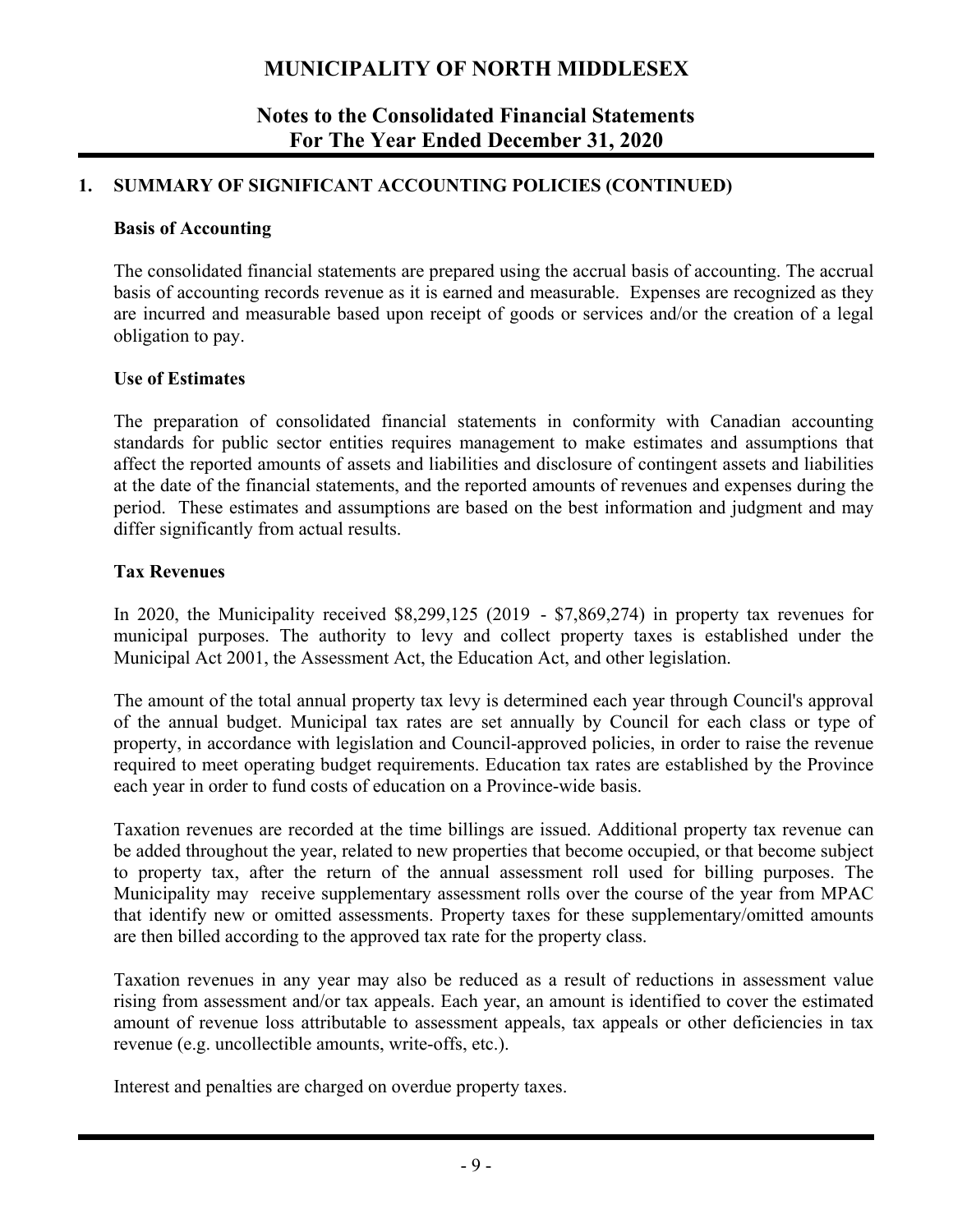### **Notes to the Consolidated Financial Statements For The Year Ended December 31, 2020**

### **1. SUMMARY OF SIGNIFICANT ACCOUNTING POLICIES (CONTINUED)**

### **Other Revenue and Deferred Revenue**

Revenue, excluding property taxes, is recognized when the amount is determinable, collectibility is assured and the service is provided. More specifically, the Municipality recognizes the following major types of revenue:

- i. User fees include fees related to rental of recreation facilities, building permits, and fees for sewer and water usage.
- ii. Development charges charged on new or significant construction improvements and are reported as an obligatory deferred revenue until the condition for its usage fulfilled, at which point is brought into revenue.
- iii. Government transfers are recognized in the consolidated financial statements as revenues in the financial period in which events giving rise to the transfer occur, providing the transfers are authorized, any eligibility criteria have been met including performance and return requirements, and reasonable estimates of the amounts can be determined. Any amount received but restricted is recorded as deferred revenue and recognized as revenue in the period in which the resources are used for the purpose specified.

In addition, the Municipality periodically receives senior government capital funding in the form of infrastructure grants and receives ongoing funding from both senior levels of government as a result of an allocation of the gas tax funds.

### **Investments**

Investments, consisting of one fund pooled bond securities, are recorded at cost plus accrued interest. Investment income earned on available funds is reported as revenue in the period earned. When required by funding government or related Act, investment income earned on deferred revenue is added to the investment and forms part of the deferred revenue balance.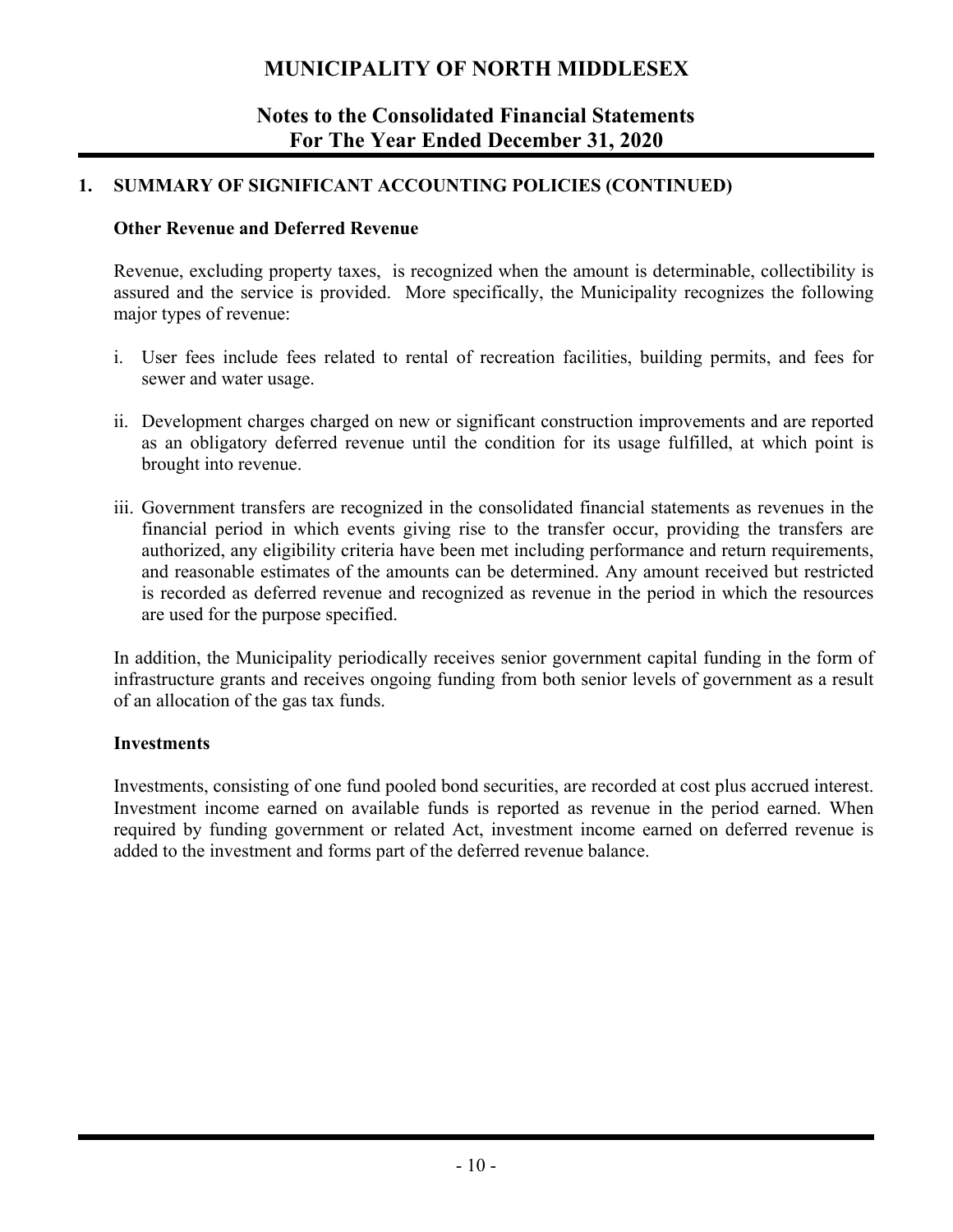### **Notes to the Consolidated Financial Statements For The Year Ended December 31, 2020**

### **1. SUMMARY OF SIGNIFICANT ACCOUNTING POLICIES (CONTINUED)**

#### **Non-Financial Assets**

Non-financial assets are not available to discharge existing liabilities and are held for use in the provision of services. They have useful lives extending beyond the current year and are not intended for sale in the ordinary course of operations. The change in non-financial assets during the year, together with the excess of revenues over expenses, provides the Change in Net Financial Assets for the year.

i. Tangible capital assets are recorded at cost which includes all amounts that are directly attributable to acquisition, construction, development or betterment of the asset. The cost, less residual value, of the tangible capital assets are amortized on a straight-line basis over their estimated useful lives as follows:

| Building and components        | 30 to 75 years     |
|--------------------------------|--------------------|
| Equipment                      | $20$ to $30$ years |
| Fleet                          | 7 to 20 years      |
| Roads                          | 35 to 100 years    |
| Underground and other networks | 75 years           |
| Bridges and other structures   | 40 to 75 years     |

Amortization is calculated on daily basis from the date of acquisition. Assets under construction are not amortized until the asset is available for productive use.

- ii. Contributions of tangible capital assets received as contributions are recorded at their fair value at the date of receipt and also are recorded as revenue.
- iii. Works of art and cultural and historic assets are not recorded as assets in these financial statements.
- iv. Interest is not capitalized with the acquisition or construction of a tangible capital asset.
- v. Leased tangible capital assets are classified as capital or operating leases. Leases which transfer substantially all of the benefits and risks incidental to ownership of property are accounted for as capital leases. All other leases are accounted for as operating leases and the related lease payments are charged to expenses as incurred.
- vi. Inventories of supplies held for consumption are recorded at the lower of cost and replacement cost.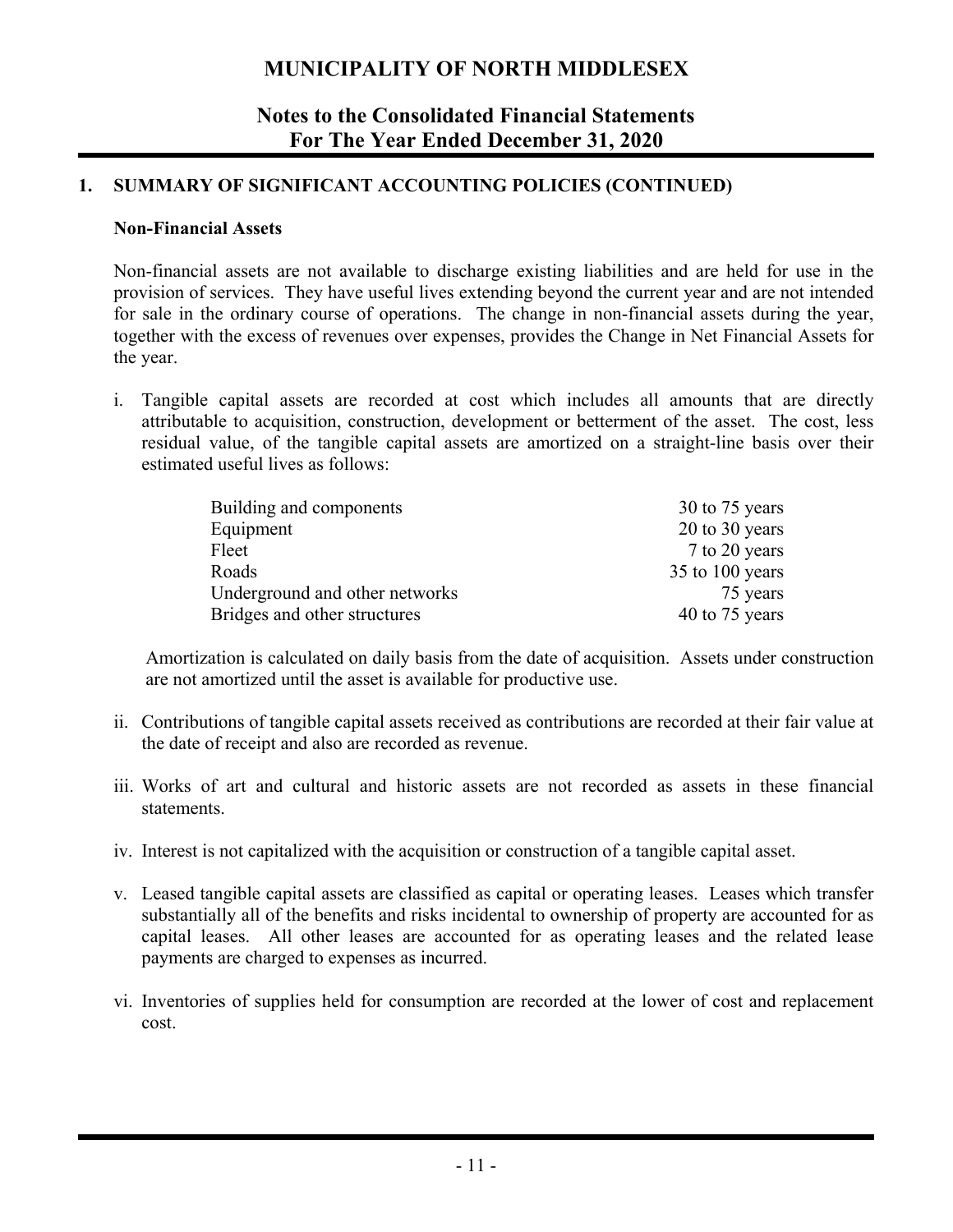### **Notes to the Consolidated Financial Statements For The Year Ended December 31, 2020**

### **1. SUMMARY OF SIGNIFICANT ACCOUNTING POLICIES (CONTINUED)**

#### **Employee Benefit Plans**

The Municipality accounts for its participation in the Ontario Municipal Employees Retirement System (OMERS), a multi-employer public sector pension fund, as a defined contribution plan. The OMERS plan specifies the retirement benefits to be received by the employees based on the length of service and pay rates. Employee benefits include post employment benefits. Post employment benefits are subject to actuarial valuations and are accrued in accordance with the projected benefit method, prorated on service and management's best estimate of salary escalation and retirement ages of employees. Any actuarial gains and losses related to past service of employees are amortized over the expected average remaining service period.

#### **Environmental Provisions and Contaminated Sites**

The Municipality may be exposed to litigation or other costs of remediation due to contaminated properties in it's jurisdiction. A liability for remediation is recognized in the consolidated financial statements when an environmental standard exists, contamination exceeds the standard, the government is responsible for the remediation and a reasonable estimate of the liability can be made. As at December 31, 2020 there were no properties that the Municipality was responsible to remedy and as such no liability has been accrued.

#### **Recent Accounting Pronouncements**

PSAB released a standard related to Financial Instruments (PS 3450). The standard applies to all local governments for fiscal years beginning on or after April 1, 2022. The standard applies to all types of financial instruments. The new standard requires that equity and derivative instruments be measured at fair value, with changes in value being recorded in the statement of remeasurement gains/losses. The standard gives the option of cost/amortized cost vs. fair value of remaining instruments, which is elected upon by the government organization. The Municipality has not yet determined what, if any, financial reporting implications may arise from this standard.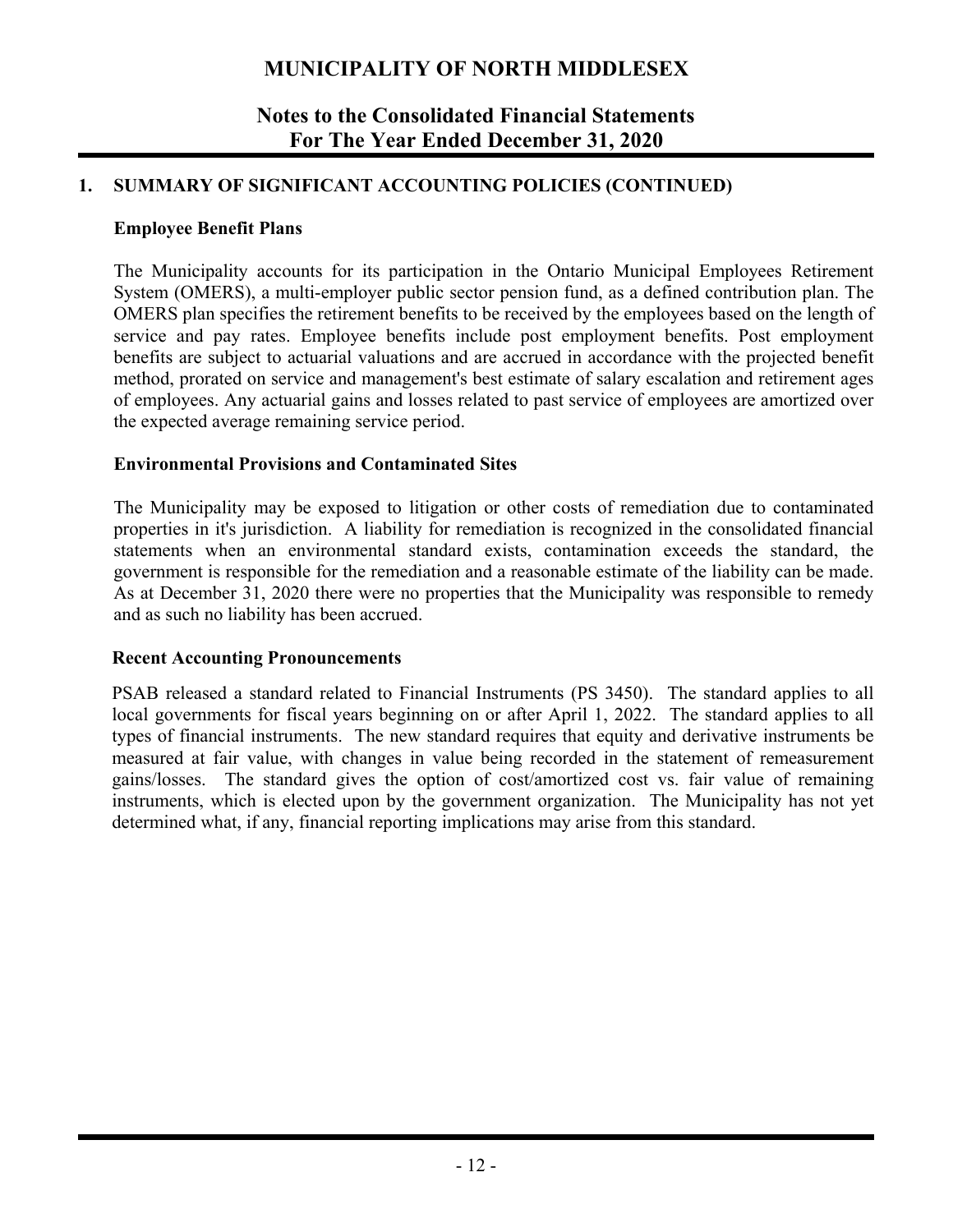### **Notes to the Consolidated Financial Statements For The Year Ended December 31, 2020**

### **2. COMPARATIVE FINANCIAL STATEMENTS**

The Municipality restated the prior year figures to consolidate 2.93% of the operations of the Lake Huron Area Primary Water Supply System. This restatement increased the opening financial assets and liabilities, non-financial assets and the accumulated surplus and reserves reported at January 1, 2019. The 2019 annual surplus was increased by \$109,270 for the surplus reported by the Lake Huron Area Primary Water Supply System, but there was no impact on the operating surplus of the Municipality. The following amounts were amounts that were consolidated as at January 1, 2019:

| Accounts receivable                                 | 930,041          |
|-----------------------------------------------------|------------------|
| Accounts payable and accrued liabilities            | (57, 487)        |
| Long-term debt                                      | (236,319)        |
| Increase in net financial assets                    | 636,235          |
| Prepaids                                            | 5,933            |
| Tangible capital assets, water infrastructure, cost | 6,406,415        |
| Tangible capital assets, water infrastructure,      |                  |
| accumulated amortization                            | (1,922,556)      |
| Increase in non-financial assets                    | <u>4,489,792</u> |
| Increase in accumulated surplus                     | <u>5,126,027</u> |
| Represented by:                                     |                  |
| Reserves                                            | 642,168          |
| Invested in tangible capital assets                 | 4,483,859        |
|                                                     | 5,126,027        |

### **3. SHORT-TERM INVESTMENTS**

The short-term investments are recorded at their cost plus accrued interest and consist primarily of bonds with AAA rating and guaranteed investment certificates.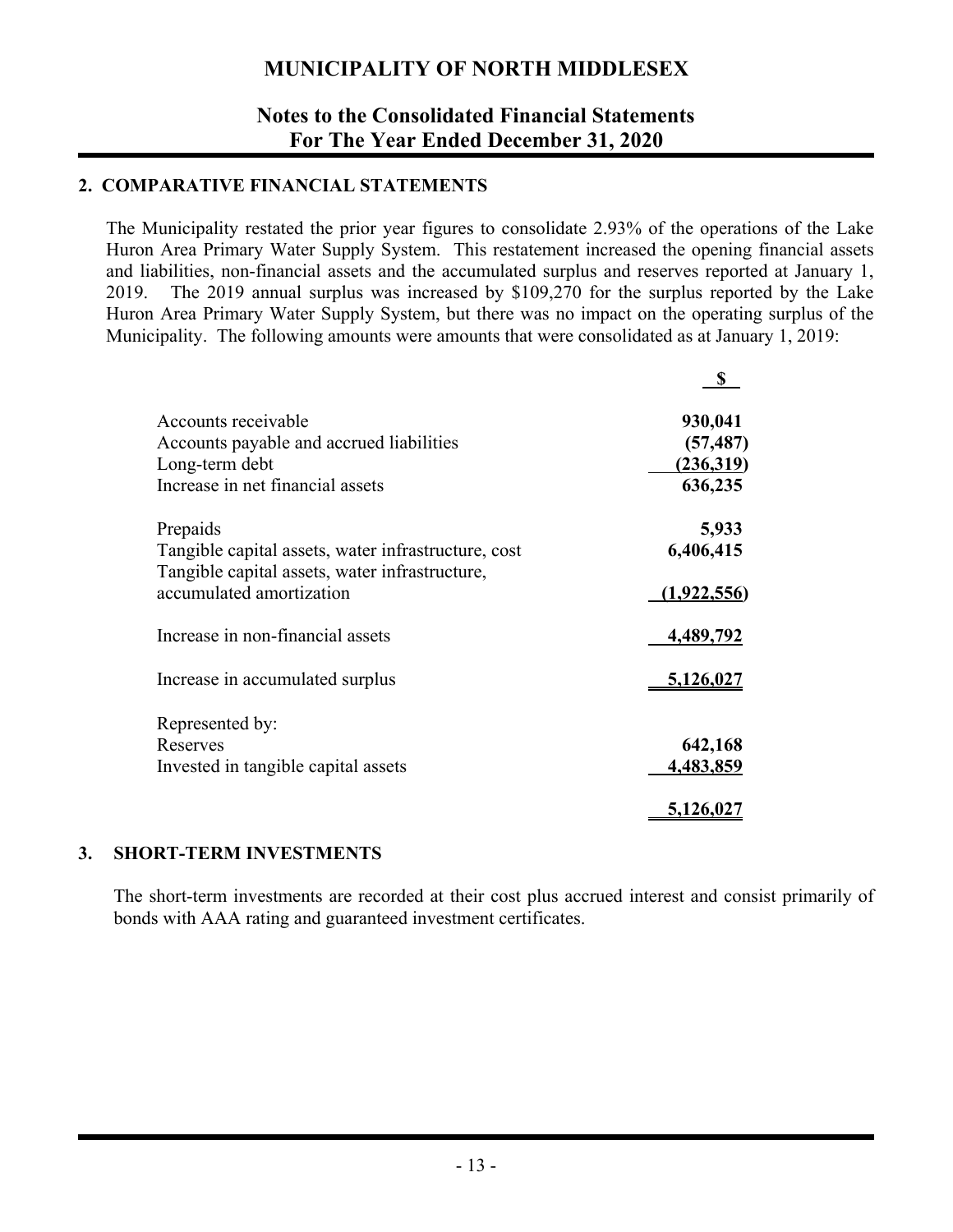### **Notes to the Consolidated Financial Statements For The Year Ended December 31, 2020**

| 4. | <b>TAXES RECEIVABLE</b>      |                     |                      |
|----|------------------------------|---------------------|----------------------|
|    |                              | 2020<br>$\mathbf S$ | 2019<br>$\mathbb{S}$ |
|    | Current taxes receivable     | 492,541             | 528,693              |
|    | Arrears taxes receivable     | 401,462             | 268,859              |
|    | Penalties and interest       | 93,568              | 89,384               |
|    |                              | 987,571             | 886,936              |
| 5. | <b>ACCOUNTS RECEIVABLE</b>   |                     |                      |
|    |                              | 2020                | 2019                 |
|    |                              | $\mathbf S$         | $\mathbb{S}$         |
|    | Accounts receivable          | 1,543,734           | 1,269,722            |
|    | Water and sewer user fees    | 522,590             | 531,873              |
|    | Recoverable municipal drains | 199,446             | 246,238              |
|    | Government remittances       | 267,763             | 166,197              |
|    |                              | 2,533,533           | 2,214,030            |
| 6. | <b>LONG-TERM RECEIVABLE</b>  |                     |                      |
|    |                              | 2020                | 2019                 |
|    |                              | $\mathbf{s}$        | S                    |
|    | Sewer debentures receivable  | 531,760             | 580,944              |
|    | Tile drain loan receivable   |                     | 6,114                |
|    |                              |                     |                      |
|    |                              | 531,760             | 587,058              |

The sewer debentures receivable represents amounts owing from benefiting land owners for new water, sewer and storm drain lines installed on their property. These loans have terms of ten to forty years, at interest rates between 5.01% and 5.26% and current portion expected to be collected in the next year is \$49,000.

The tile drain loan receivable represents amounts owing from benefiting land owners for tile drains installed on their property. These loans have terms of ten years at interest rates of between 6% and 8%.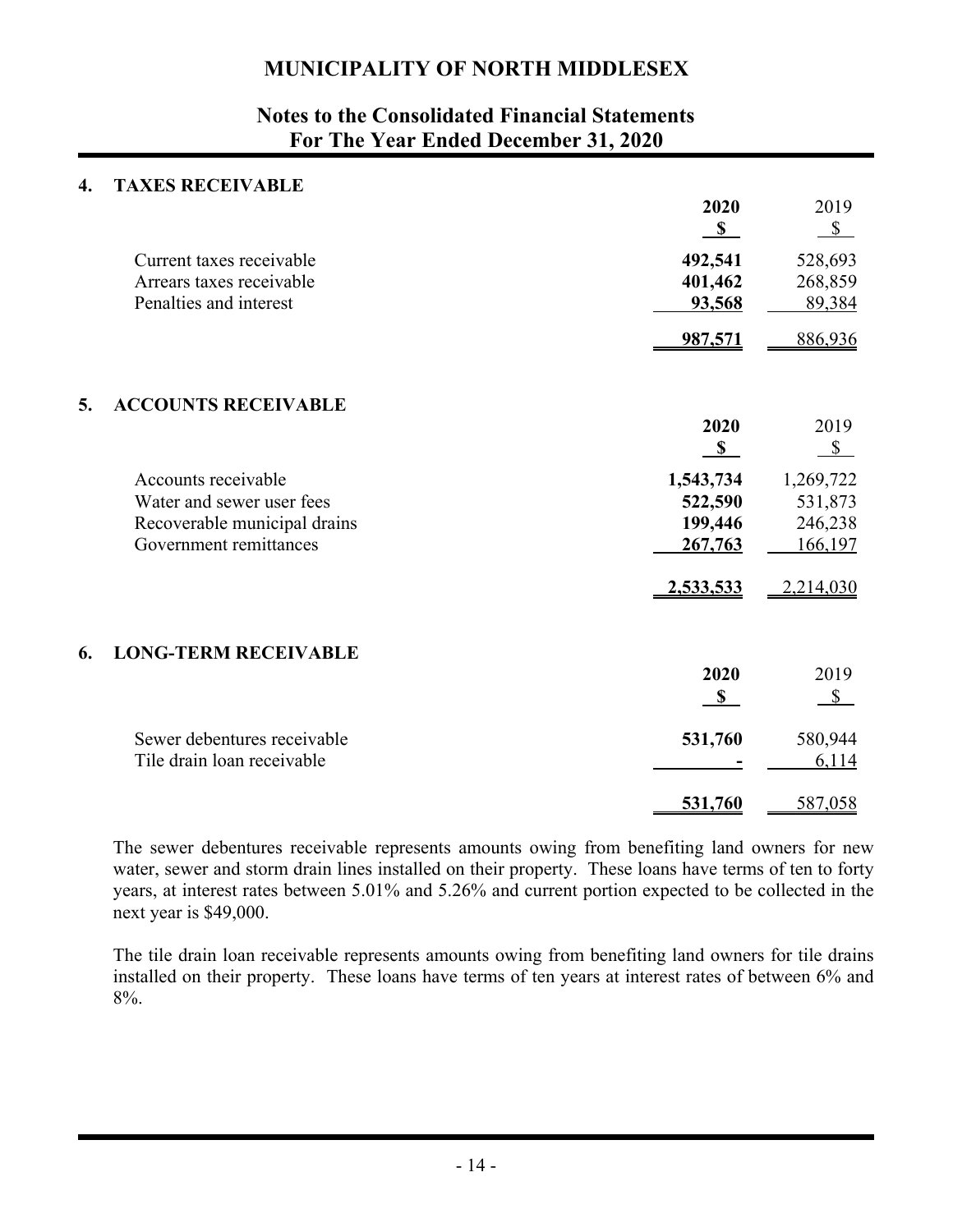## **Notes to the Consolidated Financial Statements For The Year Ended December 31, 2020**

### **7. TANGIBLE CAPITAL ASSETS**

| December 31, 2020                       |                   |              | Disposals and |                   |
|-----------------------------------------|-------------------|--------------|---------------|-------------------|
| Cost                                    | Opening           | Additions    | Adjustments   | Ending            |
| <b>Infrastructure</b>                   |                   |              |               |                   |
| Linear - Roadways                       | 24,033,368        | 861,808      |               | 24,895,176        |
| Linear - Underground and other networks | 29,857,939        | 95,199       |               | 29,953,138        |
| Linear - Bridges and other structures   | 5,705,423         |              |               | 5,705,423         |
| <b>Infrastructure Total</b>             | 59,596,730        | 957,007      |               | 60,553,737        |
|                                         |                   |              |               |                   |
| General                                 |                   |              |               |                   |
| Land and land improvements              | 1,160,541         | 24,776       |               | 1,185,317         |
| <b>Buildings</b>                        | 23,898,506        |              |               | 23,898,506        |
| Equipment                               | 5,100,337         | 243,199      |               | 5,343,536         |
| Fleet                                   | 3,376,418         | 657,596      | (270.277)     | 3,763,737         |
| <b>General Total</b>                    | 33,535,802        | 925,571      | (270, 277)    | 34,191,096        |
| Work in progress                        |                   | 1,838,503    |               | 1,838,503         |
|                                         |                   |              |               |                   |
| <b>Total Cost</b>                       | 93,132,532        | 3,721,081    | (270, 277)    | 96,583,336        |
|                                         |                   |              |               |                   |
| <b>Accumulated Amortization</b>         |                   |              | Disposals and |                   |
|                                         | Opening           | Amortization | Adjustments   | Ending            |
| <b>Infrastructure</b>                   |                   |              |               |                   |
| Linear - Roadways                       | 10,704,562        | 643,542      |               | 11,348,104        |
| Linear - Underground and other networks | 9,796,223         | 530,845      |               | 10,327,068        |
| Linear - Bridges and other structures   | 2,873,063         | 93,716       |               | 2,966,779         |
| <b>Infrastructure Total</b>             | 23,373,848        | 1,268,103    |               | 24,641,951        |
|                                         |                   |              |               |                   |
| General                                 |                   |              |               |                   |
| <b>Buildings</b>                        | 5,213,488         | 361,903      |               | 5,575,391         |
| Equipment                               | 2,413,214         | 266,353      |               | 2,679,567         |
| Fleet                                   | 2,224,884         | 181,819      | (270, 277)    | 2,136,426         |
| <b>General Total</b>                    | 9,851,586         | 810,075      | (270, 277)    | 10,391,384        |
| <b>Total Accumulated Amortization</b>   | <u>33,225,434</u> | 2,078,178    | (270, 277)    | <u>35,033,335</u> |
| <b>Net Book Value</b>                   |                   |              |               | Ending            |
| <b>Infrastructure</b>                   | Opening           |              |               |                   |
| Linear - Roadways                       | 13,328,806        |              |               | 13,547,072        |
| Linear - Underground and other networks | 20,061,716        |              |               | 19,626,070        |
| Linear - Bridges and other structures   | 2,832,360         |              |               | 2,738,644         |
|                                         | 36,222,882        |              |               | 35,911,786        |
|                                         |                   |              |               |                   |
| General                                 |                   |              |               |                   |
| Land and land improvements              | 1,160,541         |              |               | 1,185,317         |
| <b>Buildings</b>                        | 18,685,018        |              |               | 18,323,115        |
| Equipment                               | 2,687,123         |              |               | 2,663,969         |
| Fleet                                   | 1,151,534         |              |               | 1,627,311         |
|                                         | 23,684,216        |              |               | 23,799,712        |
| Work in progress                        |                   |              |               | 1,838,503         |
| <b>Total Net Book Value</b>             | 59,907,098        |              |               | 61,550,001        |
|                                         |                   |              |               |                   |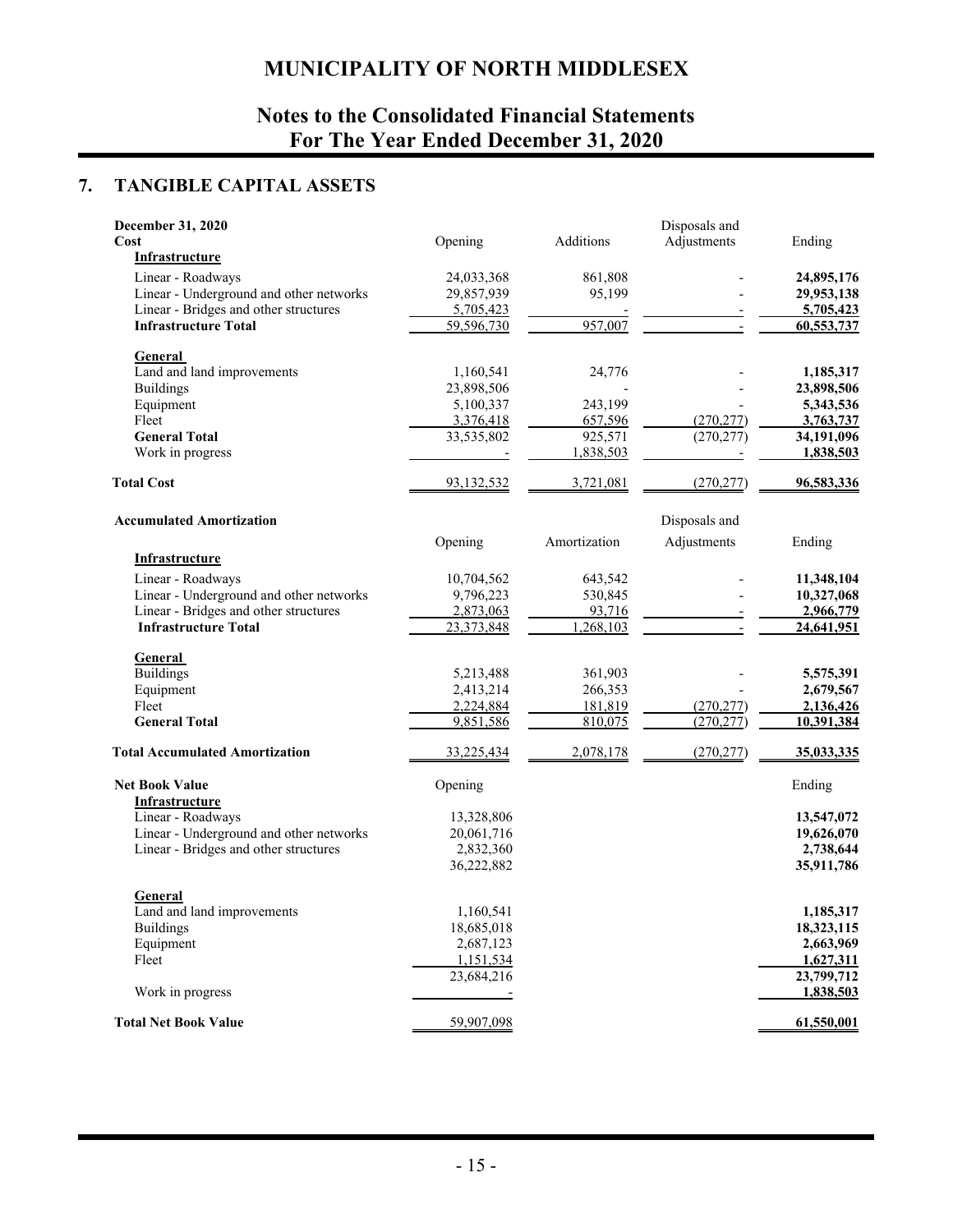## **Notes to the Consolidated Financial Statements For The Year Ended December 31, 2020**

# **7. TANGIBLE CAPITAL ASSETS (CONTINUED)**

| December 31, 2019                       |                         |                   | Disposals and |                         |
|-----------------------------------------|-------------------------|-------------------|---------------|-------------------------|
| Cost                                    | Opening                 | Additions         | Adjustments   | Ending                  |
| <b>Infrastructure</b>                   |                         |                   |               |                         |
| Linear - Roadways                       | 23,944,503              | 88,865            |               | 24,033,368              |
| Linear - Underground and other networks | 29,768,542              | 89,397            |               | 29,857,939              |
| Linear - Bridges and other structures   | 5,616,773               | 88,650            |               | 5,705,423               |
| <b>Infrastructure Total</b>             | 59,329,818              | 266,912           |               | 59,596,730              |
|                                         |                         |                   |               |                         |
| General<br>Land and land improvements   |                         |                   |               |                         |
|                                         | 987,067                 | 173,474<br>66,649 |               | 1,160,541               |
| <b>Buildings</b><br>Equipment           | 23,831,857<br>4,741,636 | 578,443           | (219,742)     | 23,898,506<br>5,100,337 |
| Fleet                                   | 3,254,547               | 321,014           | (199, 143)    | 3,376,418               |
| <b>General Total</b>                    | 32,815,107              | 1,139,580         | (418, 885)    | 33,535,802              |
| Work in progress                        |                         |                   |               |                         |
| <b>Total Cost</b>                       | 92,144,925              | 1,406,492         | (418, 885)    | 93,132,532              |
|                                         |                         |                   |               |                         |
| <b>Accumulated Amortization</b>         |                         |                   | Disposals and |                         |
|                                         | Opening                 | Amortization      | Adjustments   | Ending                  |
| <b>Infrastructure</b>                   |                         |                   |               |                         |
| Linear - Roadways                       | 10,071,222              | 633,340           |               | 10,704,562              |
| Linear - Underground and other networks | 9,264,850               | 531,373           |               | 9,796,223               |
| Linear - Bridges and other structures   | 2,796,126               | 76,937            |               | 2,873,063               |
| <b>Infrastructure Total</b>             | 22,132,198              | 1,241,650         |               | 23,373,848              |
|                                         |                         |                   |               |                         |
| General<br><b>Buildings</b>             | 4,853,234               | 360,254           |               | 5,213,488               |
| Equipment                               | 2,349,419               | 235,692           | (171, 897)    | 2,413,214               |
| Fleet                                   | 2,233,984               | 189,075           | (198, 175)    | 2,224,884               |
| <b>General Total</b>                    | 9,436,637               | 785,021           | (370,072)     | 9,851,586               |
| <b>Total Accumulated Amortization</b>   | 31,568,835              | 2,026,671         | (370,072)     | 33,225,434              |
|                                         |                         |                   |               |                         |
| <b>Net Book Value</b>                   | Opening                 |                   |               | Ending                  |
| <b>Infrastructure</b>                   |                         |                   |               |                         |
| Linear - Roadways                       | 13,873,281              |                   |               | 13,328,806              |
| Linear - Underground and other networks | 20,503,692              |                   |               | 20,061,716              |
| Linear - Bridges and other structures   | 2,820,647               |                   |               | 2,832,360               |
|                                         | 37,197,620              |                   |               | 36,222,882              |
| General                                 |                         |                   |               |                         |
| Land and land improvements              | 987,067                 |                   |               | 1,160,541               |
| <b>Buildings</b>                        | 18,978,623              |                   |               | 18,685,018              |
| Equipment                               | 2,392,217               |                   |               | 2,687,123               |
| Fleet                                   | 1,020,563               |                   |               | 1,151,534               |
|                                         | 23,378,470              |                   |               | 23,684,216              |
| Work in progress                        |                         |                   |               |                         |
| <b>Total Net Book Value</b>             | 60,576,090              |                   |               | 59,907,098              |
|                                         |                         |                   |               |                         |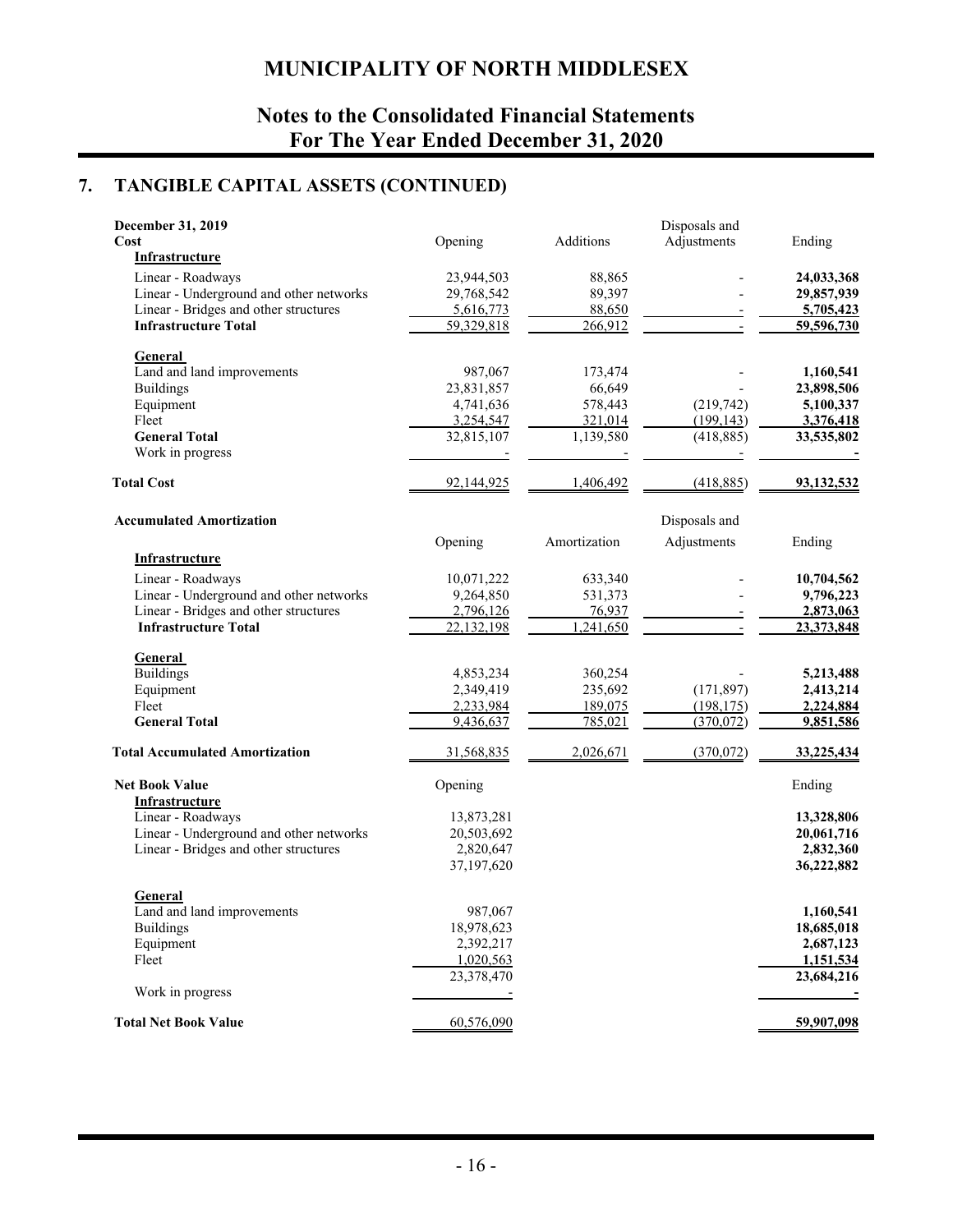### **Notes to the Consolidated Financial Statements For The Year Ended December 31, 2020**

#### **8. LONG-TERM DEBT**

a) The balance of long-term debt reported on the Consolidated Statement of Financial Position is made up of the following: **2020** 2019

|                                                                                                                                                                                  | 2020<br>$\mathbf s$ | 2019      |
|----------------------------------------------------------------------------------------------------------------------------------------------------------------------------------|---------------------|-----------|
| Loan issued by the County of Middlesex, non-interest<br>bearing with annual principal repayment of \$187,500 and<br>maturing June 2022                                           | 375,000             | 562,500   |
| Loan issued by Ontario Infrastructure Programs at various<br>rates on interest ranging from 5.01% to 5.26% with<br>maturity dates ranging from November 2027 to November<br>2047 | 531,760             | 576,624   |
| Loans issued to the Lake Huron Primary Water Supply,<br>rates ranging from 1.4% to 3.8%, with maturity dates<br>ranging from September 2022 to March 2027                        | 164,790             | 200,865   |
| Loans issued by Ontario Community Driven Development<br>Project, repaid in year                                                                                                  |                     | 6,114     |
|                                                                                                                                                                                  | 1,071,550           | 1,346,103 |

Principal repayments are summarized as follows:

|            | <b>User</b><br>Fees | <b>Tax</b><br>Revenue | <b>Benefiting</b><br><b>Landowners</b> | <b>Total</b> |
|------------|---------------------|-----------------------|----------------------------------------|--------------|
| 2021       | 36,955              | 187,500               | 47,064                                 | 271,519      |
| 2022       | 37,601              | 187,500               | 49,683                                 | 274,784      |
| 2023       | 32,413              |                       | 52,283                                 | 84,696       |
| 2024       | 27,886              |                       | 55,019                                 | 82,905       |
| 2025       | 28,298              |                       | 57,898                                 | 86,196       |
| Thereafter | 1,637               |                       | 269,813                                | 271,450      |
| Total      | 164,790             | 375,000               | 531,760                                | 1,071,550    |

- b) All long-term debt issued on or before December 31, 1992 have received approval of the Ontario Municipal Board. Long-term debt issued after January 31, 1993 have been approved by by-law. The annual principal and interest payments required to service these liabilities are within the annual debt repayment limit prescribed by the Ministry of Municipal Affairs and Housing.
- c) Interest expense on long-term debt in 2020 amounted to \$38,362 (2019 \$37,844).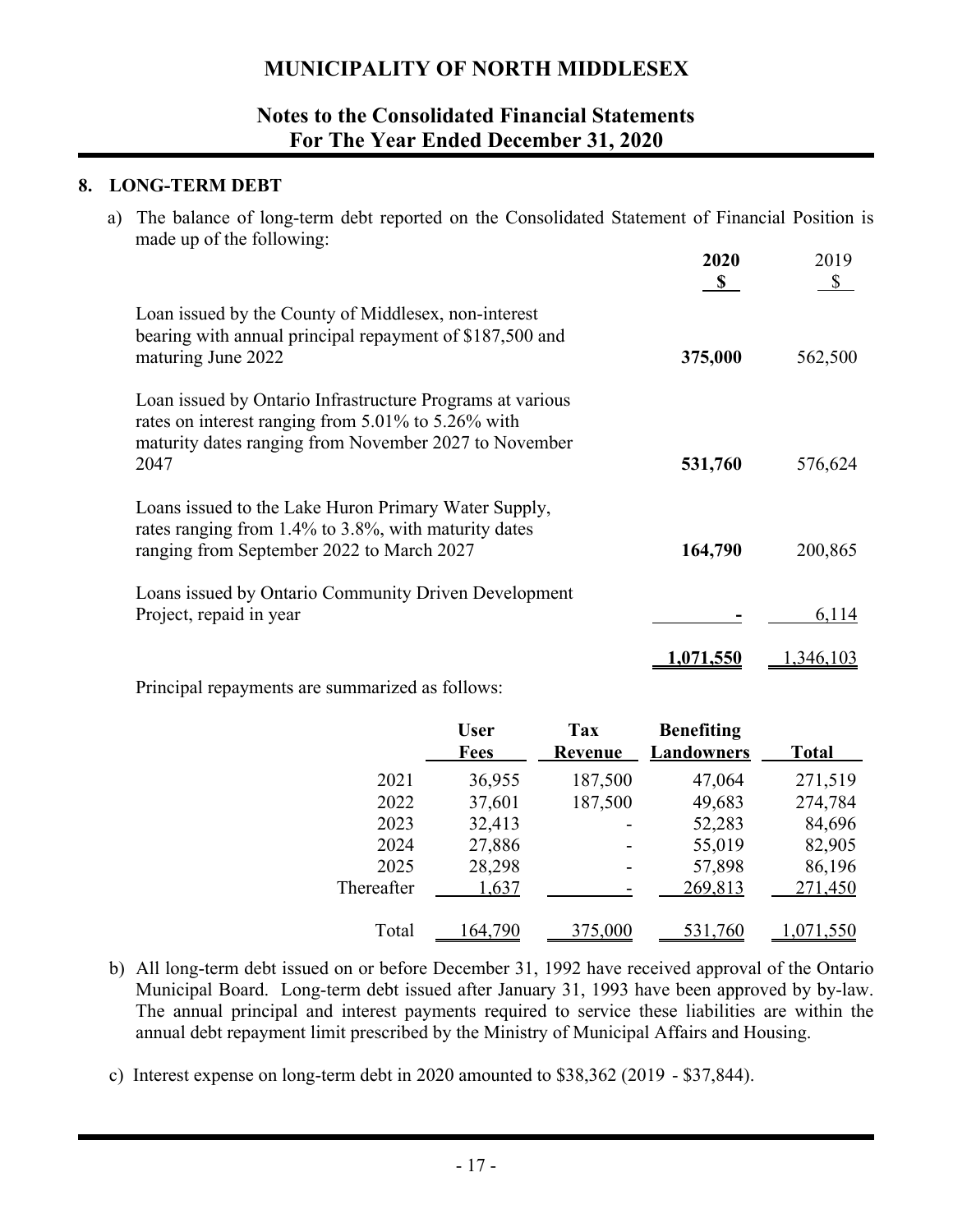### **Notes to the Consolidated Financial Statements For The Year Ended December 31, 2020**

### **9. ACCUMULATED SURPLUS**

The accumulated surplus balance is comprised of current fund, capital fund, balances in reserves and discretionary reserve funds, unfunded liabilities to be recovered in the future and investment in tangible capital assets.

|                                                | 2020          | 2019        |
|------------------------------------------------|---------------|-------------|
|                                                | $\mathbf{\$}$ | \$          |
| Operating - general fund                       | 275,463       | 274,342     |
| Invested in tangible capital assets            | 61,550,001    | 59,907,097  |
| Capital fund                                   | (514, 702)    | (2,931,524) |
| Benefiting land owners                         | (3,275,451)   | (2,255,886) |
| Reserves and reserve funds                     | 13,712,255    | 15,207,853  |
|                                                | 71,747,566    | 70,201,882  |
| <b>AMOUNTS TO BE RECOVERED</b>                 |               |             |
| Accrued liability - sick day benefit (Note 17) | (506, 617)    | (501,009)   |
| <b>ACCUMULATED SURPLUS</b>                     | 71,240,949    | 69,700,873  |

#### **RESERVES AND RESERVE FUNDS CONSIST OF THE FOLLOWING:**

|                                                                        | 2020      | 2019       |
|------------------------------------------------------------------------|-----------|------------|
| Reserves and reserve funds set aside for specific purposes by Council: | \$        |            |
| - for working capital and rate stabilization (reserve)                 | 4,981,836 | 3,607,642  |
| - for protection services (reserve)                                    | 3,152,837 | 1,716,670  |
| - for capital purposes (reserve)                                       | 905,101   | 1,617,018  |
| - for contingency purposes (reserve)                                   |           | 4,060,630  |
| - for building and vibrancy (reserve funds)                            | 1,620,880 | 1,361,125  |
| - for water and sewer purposes (reserve)                               | 3,051,601 | 2,844,768  |
| Total reserves                                                         |           | 15,207,853 |
|                                                                        |           |            |

#### **10. BANK OVERDRAFT**

The Municipality has a revolving line of credit by way of an operating account overdraft. The credit facility bears interest at the bank's prime rate per annum, is due on demand with a limit of \$2,500,000.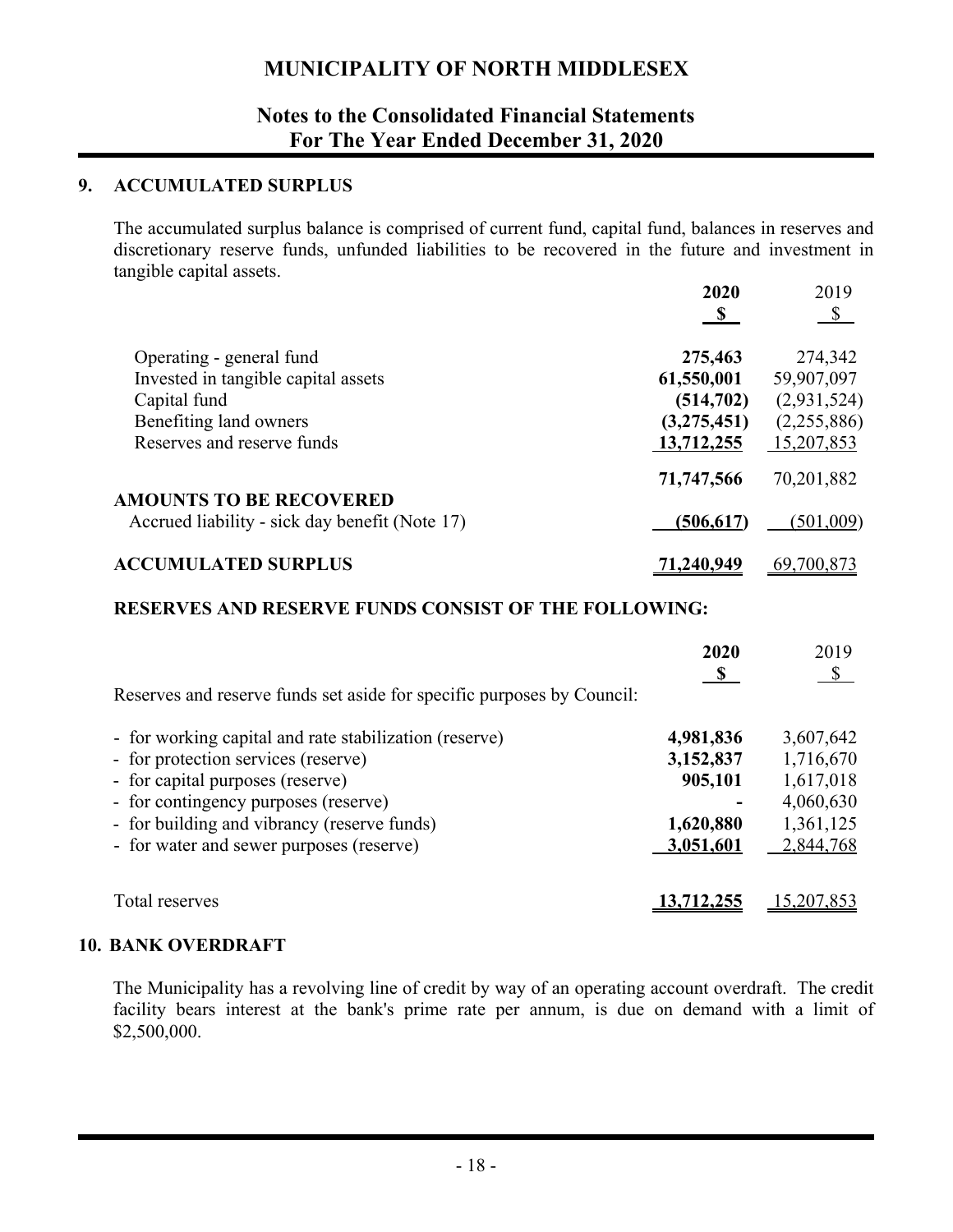### **Notes to the Consolidated Financial Statements For The Year Ended December 31, 2020**

### **11. DEFERRED REVENUE - OBLIGATORY RESERVE FUNDS**

A requirement of the public sector accounting principles of the Canadian Institute of Chartered Professional Accountants is that obligatory reserve funds be reported as deferred revenue. This requirement is in place as provincial legislation restricts how these funds may be used and under certain circumstances these funds may be refunded. The balances in the obligatory reserve funds of the Municipality are summarized below:

|                     | 2020      | 2019             |
|---------------------|-----------|------------------|
| Development charges | 645,131   | 533,349          |
| Gasoline tax        | 1,384,349 | 1,178,576        |
| Parkland            | 70,832    | 42,676           |
|                     | 2,100,312 | <u>1,754,601</u> |

### **12. LANDFILL CLOSURE AND POST-CLOSURE LIABILITY**

The Ontario Environmental and Protection Act sets out regulatory requirements to properly close and maintain all active and inactive landfill sites. Under environmental law, there is a requirement for closure and post-closure care of solid waste landfill sites.

The estimated liability of \$60,000 (2019 - \$60,000) represents the estimate closure and monitoring costs of the Municipality's landfill and waste transfer station. The Municipality has prepared a post closure plan for the landfill, and will be obtaining an evaluation of post closure costs and monitoring costs of the landfill and waste transfer station. The liability was last evaluated in 2001 as an estimate for any future costs of post-closure activities. Management is not able to provide any significant estimate on the expected liability of this future evaluation.

#### **13. PENSION AGREEMENTS**

The Municipality makes contributions to the Ontario Municipal Employees Retirement Fund (OMERS), which is a multi-employer plan, on behalf of its staff. The plan is a defined benefit plan which specifies the amount of the retirement benefit to be received by the employees based on the length of service and rates of pay. Each year, an independent actuary determines the funding status of OMERS Primary Pension Plan (the Plan) by comparing the actuarial value of invested assets to the estimated present value of all pension benefits the members have earned to date. The most recent actuarial valuation of the Plan was conducted December 31, 2020, and the results of this valuation disclosed actuarial liabilities of \$113 billion in respect of benefits accrued for service with actuarial assets at that date of \$109.8 billion leaving an actuarial deficit of \$3.2 billion.

Since any surpluses or deficits are a joint responsibility of all Ontario municipalities and their employees, the Municipality does not recognize any share of the OMERS Pension surplus or deficit in these consolidated financial statements. The amount contributed to OMERS for 2020 was \$156,490 (2019 - \$157,456).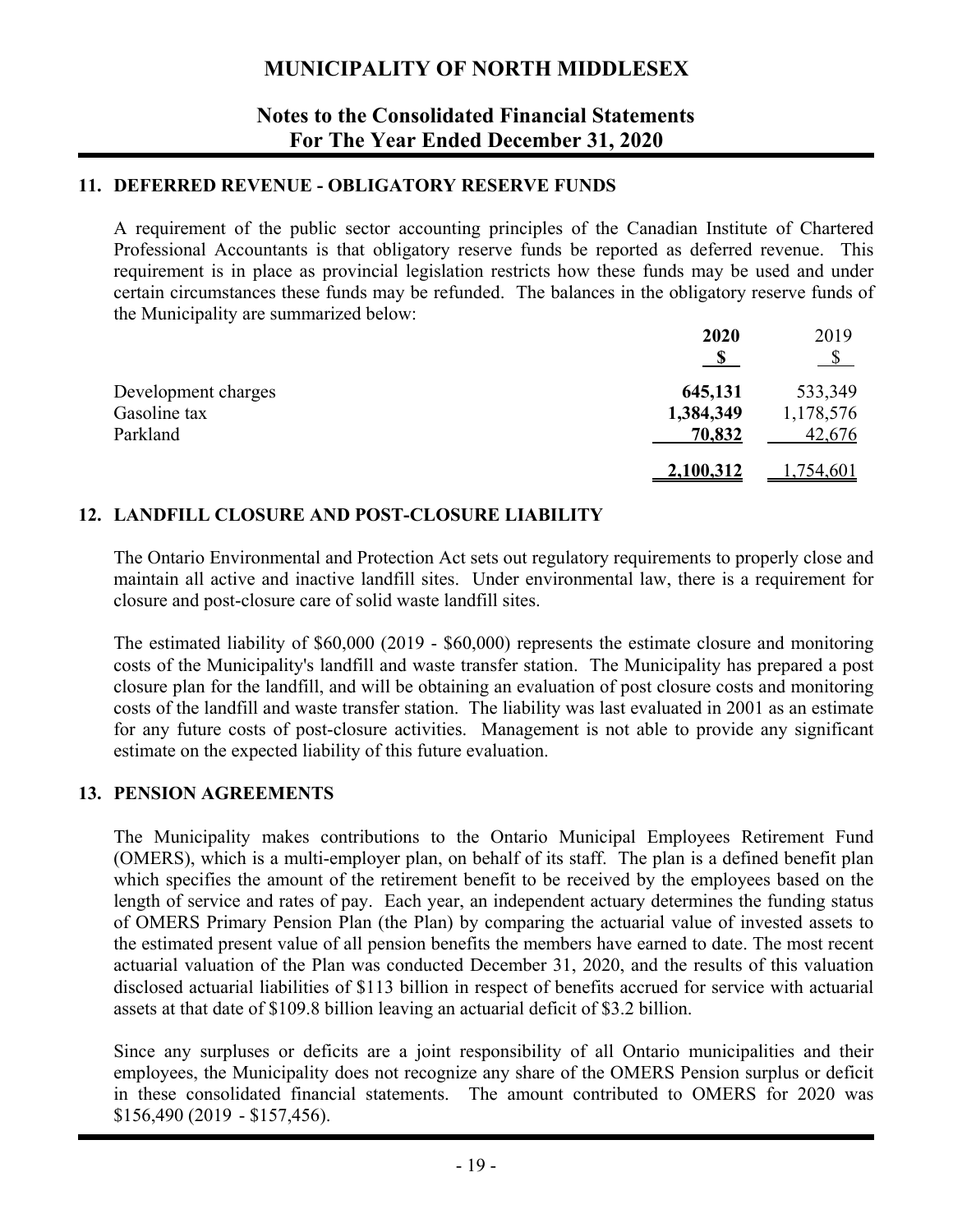### **Notes to the Consolidated Financial Statements For The Year Ended December 31, 2020**

#### **14. BUDGET FIGURES**

The operating budget approved by the council of the Municipality for 2020 is reflected on the consolidated statement of operations. Budget figures have been reclassified for the purposes of these financial statements to comply with PSAB reporting requirements. These adjustments include reserve transfers, capital expenditures, amortization and debt financing and repayment.

|                                    | Approved      |              | <b>PSAB</b>       |
|------------------------------------|---------------|--------------|-------------------|
|                                    | <b>Budget</b> | Adjustments  | <b>Budget</b>     |
|                                    | \$            | $\mathbb{S}$ | $\frac{1}{2}$     |
| <b>REVENUES</b>                    |               |              |                   |
| Property taxation                  | 8,470,577     |              | 8,470,577         |
| Taxation from other governments    | 34,764        |              | 34,764            |
| User charges                       | 4,158,077     | 721,775      | 4,879,852         |
| Transfer payments:                 |               |              |                   |
| Provincial                         | 1,532,923     |              | 1,532,923         |
| Fees and donations                 | 581,548       |              | 581,548           |
| Investment income                  | 185,000       |              | 185,000           |
| Penalties and interest on taxes    | 114,500       |              | 114,500           |
| <b>Total Revenues</b>              | 15,077,389    | 721,775      | 15,799,164        |
| <b>EXPENSES</b>                    |               |              |                   |
| General government                 | 2,845,557     | (1,288,883)  | 1,556,674         |
| Protection to persons and property | 2,703,196     | (402, 202)   | 2,300,994         |
| Transportation services            | 3,404,234     | 567,469      | 3,971,703         |
| <b>Environmental services</b>      | 4,554,112     | 283,677      | 4,837,789         |
| Health services                    | 67,138        |              | 67,138            |
| Recreation and cultural services   | 1,187,168     | 123,373      | 1,310,541         |
| Planning and development           | 315,984       | 15,000       | 330,984           |
| <b>Total Expenses</b>              | 15,077,389    | (701, 566)   | <u>14,375,823</u> |
| <b>BUDGETED ANNUAL SURPLUS</b>     |               | 1,423,341    | <u>1,423,341</u>  |

### **15. TRUST FUNDS**

Trust funds administered by the Municipality amounting to \$311,165 (2019 - \$300,815) have not been included in the Consolidated Statement of Financial Position nor have their operations been included in the Consolidated Statement of Operations.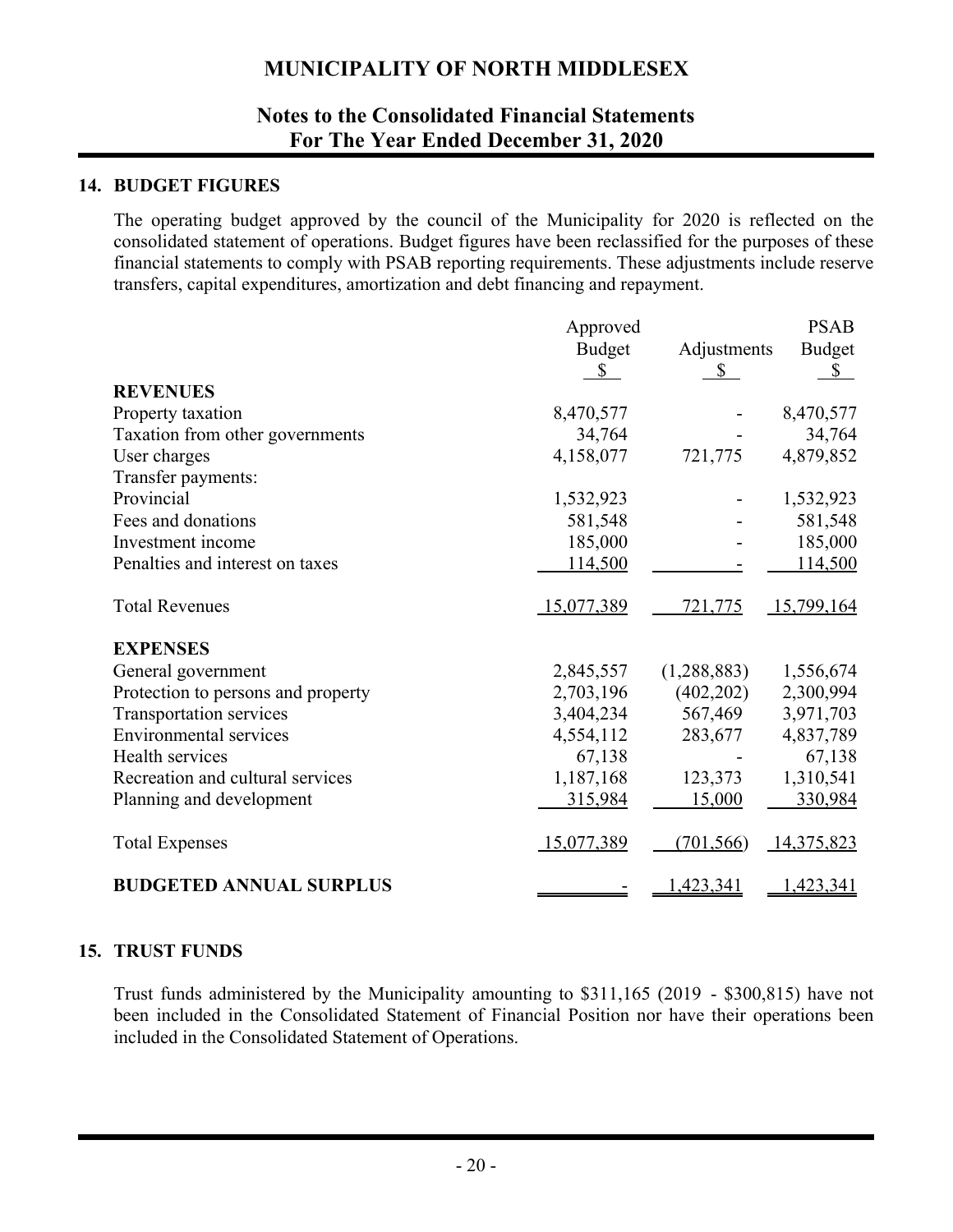### **Notes to the Consolidated Financial Statements For The Year Ended December 31, 2020**

### **16. OPERATION OF SCHOOL BOARDS AND THE COUNTY OF MIDDLESEX**

During 2020, requisitions were made by the school boards and the County of Middlesex requiring the municipality to collect property taxes and payments in lieu of property taxes on their behalf. The amounts collected and remitted are summarized below:

|                                    | School        |           |  |  |
|------------------------------------|---------------|-----------|--|--|
|                                    | <b>Boards</b> | County    |  |  |
|                                    |               |           |  |  |
| Taxation                           | 2,050,373     | 3,894,389 |  |  |
| Share of payments in lieu of taxes |               | 16,383    |  |  |
| Amounts requisitioned              | 2,050,373     | 3,910,772 |  |  |

### **17. ACCRUED SICK DAY LIABILITY**

As part of the Municipality's employee compensation package, employees are allocated a yearly allowance of sick days. These unused sick days can be carried forward indefinitely. The Municipality's obligation with respect to accumulated sick days ends when the individual discontinues employment with the Municipality.

The prior period amounts were restated to report these amounts as a liability on the statement of financial position. The result of this restatement was a decrease in opening net financial assets at January 1, 2019 of \$500,263, an increase in the accrued sick day liability and a decrease in surplus by amounts to be recovered by future amounts of \$501,009 at December 31, 2019, and an increase in the 2019 surplus of \$746.

As of December 31, 2020, the Municipality is liable for approximately 2,357 (2019 - 2,128) of accumulated sick days with an associated cost, based on current pay rates, of approximately \$506,617 (2019 - \$501,009).

### **18. CONTINGENT LIABILITIES**

As at December 31, 2020 certain legal actions may be pending against the Municipality. The final outcome of the outstanding claims cannot be determined at this time. However, management believes that ultimate disposition of these matters will not materially exceed the amounts recorded in these consolidated financial statements.

Estimated costs to settle claims are based on available information and projections of estimated future expenses developed based on the Municipality's historical experience. Claims are reported as an operating expense in the year of the loss, where the costs are deemed to be likely and can be reasonable determined. Claim provisions are reported as a liability in the consolidated statement of financial position.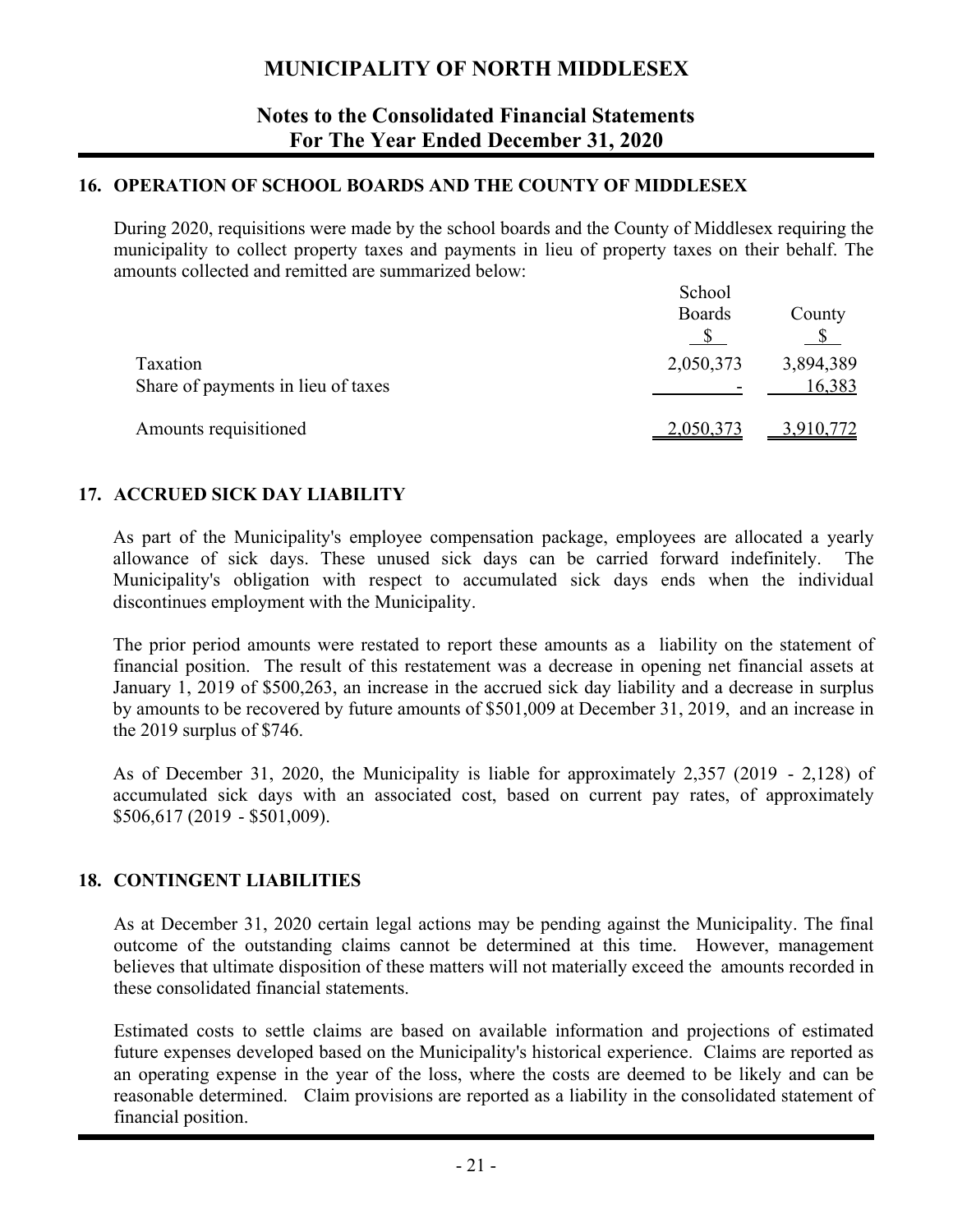### **Notes to the Consolidated Financial Statements For The Year Ended December 31, 2020**

### **19. SUPPLEMENTARY INFORMATION:**

|                                             | 2020       | 2019       |
|---------------------------------------------|------------|------------|
|                                             | <b>S</b>   | \$         |
| [a] Current fund expenses by object:        |            |            |
| Contracted services                         | 4,712,765  | 5,208,083  |
| Materials                                   | 3,905,852  | 4,326,022  |
| Salaries, wages and employees benefits      | 2,823,386  | 2,767,104  |
| Amortization                                | 2,078,178  | 2,026,671  |
| Rents and financial expenses                | 290,312    | 428,065    |
| Long-term debt interest                     | 38,362     | 37,844     |
|                                             | 13,848,855 | 14,793,789 |
| [b] Cash flow information:                  |            |            |
| Taxes receivable                            | (100, 635) | (190, 459) |
| Accounts receivable                         | (319,503)  | (196, 120) |
| Inventories and prepaid expenses            | (167, 686) | (54, 848)  |
| Accounts payable and accrued liabilities    | 362,446    | (285, 827) |
| Deferred revenue - general                  | 232,708    | 220,651    |
| Accrued sick day liability                  | 5,608      | 746        |
| Deferred revenue - obligatory reserve funds | 345,711    | 447,008    |
|                                             | 358,649    | (58, 849)  |

### **20. SIGNIFICANT EVENT**

During the year end, the Municipality was exposed to economic risks associated with the coronavirus pandemic. These risks are beyond the Municipality's control. The impact of these risks cannot be identified at this time but could impact the Municipality's operations, future net surplus, cash flows and financial condition.

### **21. COMPARATIVE FIGURES**

Certain comparative figures presented in the financial statements have been reclassified to conform to the presentation adopted in the current year.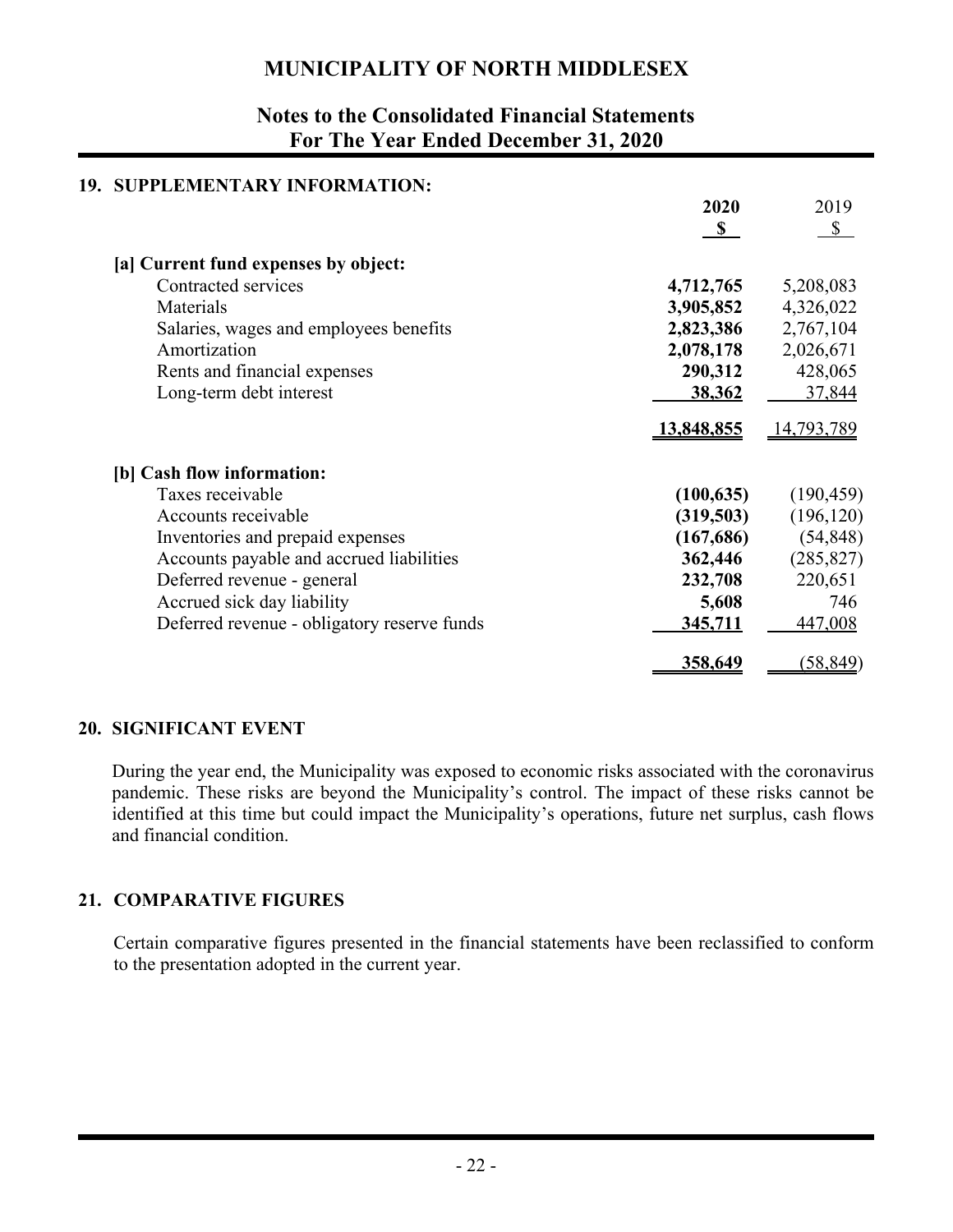### **Notes to the Consolidated Financial Statements For The Year Ended December 31, 2020**

### **22. SEGMENTED INFORMATION**

The Municipality is a diversified municipal government institution that provides a wide range of services to its citizens, including fire, roads, sewer and water. For management reporting purposes the Government's operations and activities are organized and reported by Fund. Funds were created for the purpose of recording specific activities to attain certain objectives in accordance with special regulations, restrictions or limitations.

Municipal services are provided by departments and their activities are reported in these funds. Certain departments that have been separately disclosed in the segmented information, along with the services they provided, are as follows.

#### **General government services**

This segment includes a number of support functions that are responsible for maintenance of buildings, Mayor and Council, the Clerk's department, Treasury Department and Human Resources Department.

#### **Protection services**

This segment includes the Conservation authorities, building services, police and fire services. This segment is to ensure the safety and property of citizens and enforce the law.

### **Transportation services**

This segment is responsible for the delivery of municipal public works services related to the planning, development and maintenance of roadway systems, the maintenance of parking and open space, and street lighting.

### **Environmental services**

This segment includes waste management and the water and wastewater department which provides drinking water to citizens of the municipality, as well as, collection and treatment of wastewater. This department is responsible for the operation and maintenance of both systems in accordance with government regulations under the Safe Drinking Water Act and other pieces of legislation.

### **Health services**

This segment includes the cemetery and medical facilities.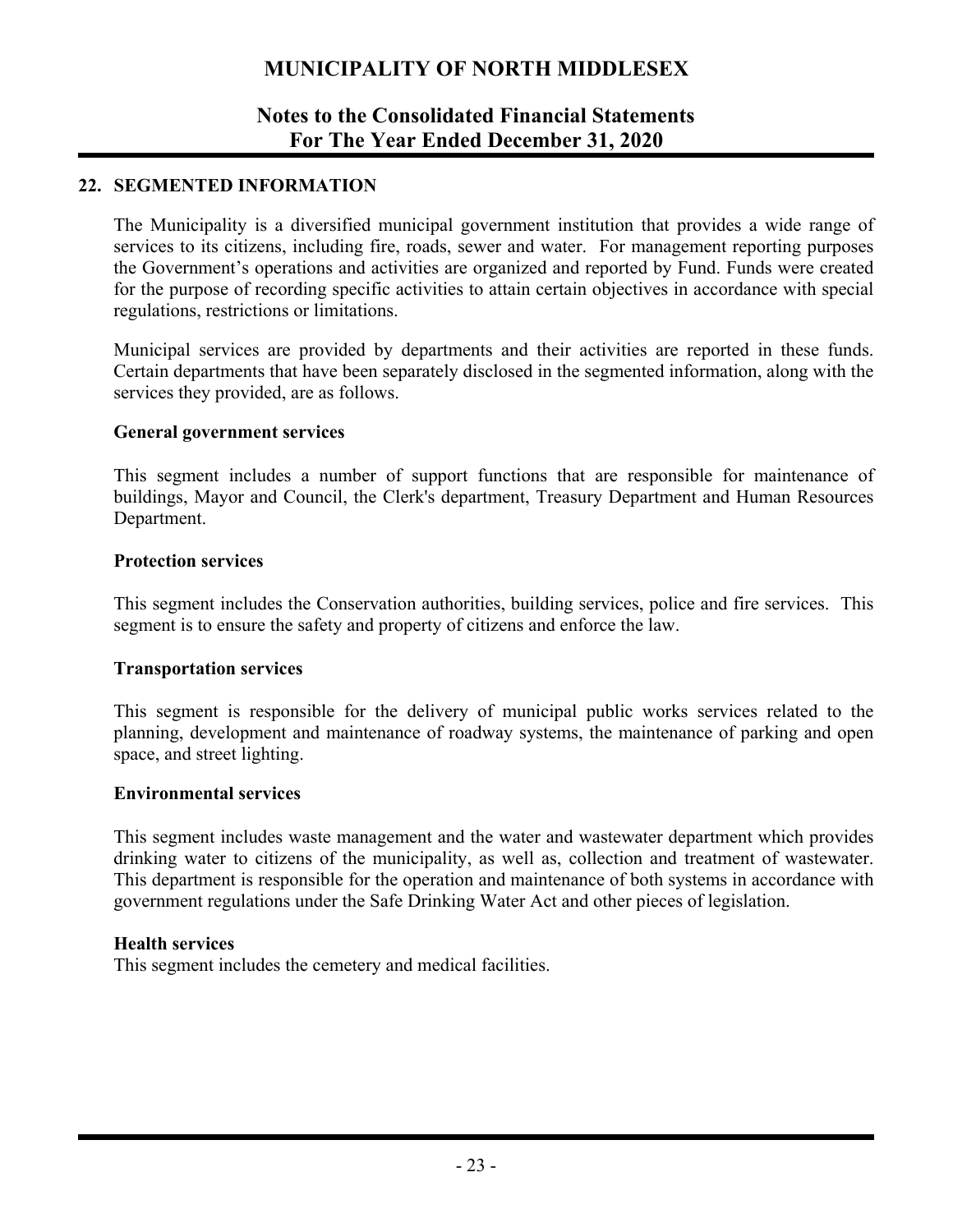### **Notes to the Consolidated Financial Statements For The Year Ended December 31, 2020**

#### **22. SEGMENTED INFORMATION**

#### **Recreation services**

This segment includes the parks and recreation department. It manages public services that contribute to neighbourhood development and sustainability through the provision of parks, recreation and leisure services. It provides public services that contribute to healthy communities through partnerships, promotion, prevention and protection.

#### **Planning and development services**

This segment includes the planning, property and development departments provides. It manages urban development for business interest, environmental concerns, heritage matters, local neighbourhoods and the downtown through city planning, community development, and parks planning. It ensures an acceptable quality of building construction and maintenance of properties through enforcement of construction codes, building standards and by-law for the protection of occupants. It facilitates economic development through its economic development programs.

The accounting policies used in these segments are consistent with those followed in the preparation of the consolidated financial statements as disclosed in Note 1. For additional information see the Consolidated Schedule of Segment Disclosure and Schedule of Segment Disclosure.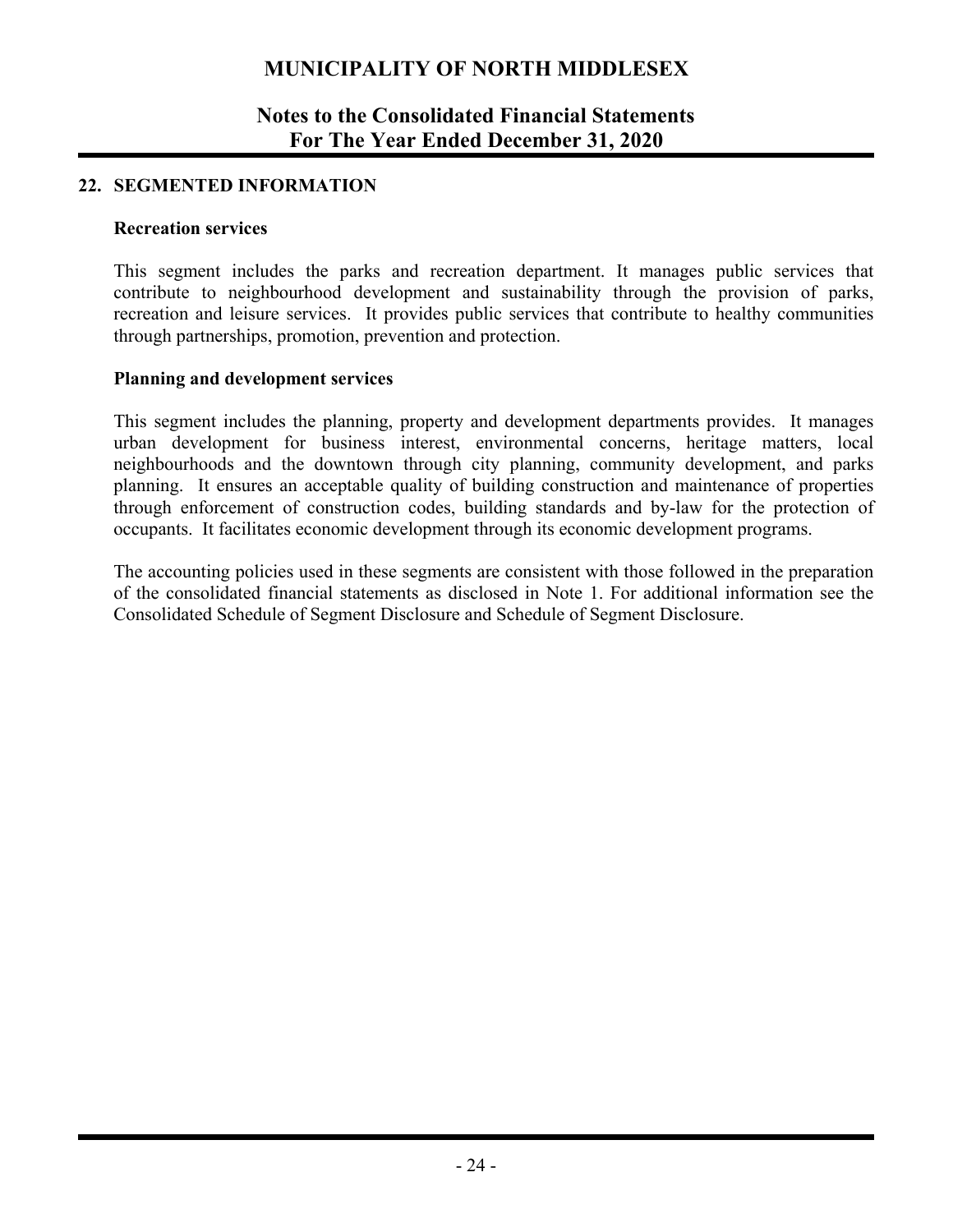# **Consolidated Schedule of Segment Disclosure For The Year Ended December 31, 2020**

|                                        | General<br>Government<br>$\mathcal{S}$ | Protection<br>$\sqrt{s}$ | Transportation<br>\$     | Environmental<br>$\mathcal{S}$ | Health<br>$\sqrt{s}$ | Recreation<br>$\frac{\mathcal{S}}{\mathcal{S}}$ | Planning &<br>Development Consolidated<br>$\mathcal{S}$ | $\mathcal{S}$ |
|----------------------------------------|----------------------------------------|--------------------------|--------------------------|--------------------------------|----------------------|-------------------------------------------------|---------------------------------------------------------|---------------|
| <b>REVENUES</b>                        |                                        |                          |                          |                                |                      |                                                 |                                                         |               |
| Taxation                               | 1,071,768                              | 2,227,271                | 2,961,439                | 503,757                        | 67,138               | 1,136,768                                       | 330,984                                                 | 8,299,125     |
| User fees                              | 32,825                                 |                          | $\overline{\phantom{a}}$ | 2,779,215                      |                      | 356,405                                         | 721,775                                                 | 3,890,220     |
| Government transfers                   | 1,472,792                              |                          |                          | 123,311                        |                      | 1,545                                           | 102,967                                                 | 1,700,615     |
| Fees and donations                     | 99,270                                 | 233,261                  | 12,841                   | 472,220                        | 30,675               |                                                 | 456,468                                                 | 1,304,735     |
| Interest and other                     | 136,984                                | 6,234                    | <u>18,650</u>            |                                | 2,841                |                                                 | 29,527                                                  | 194,236       |
|                                        | 2,813,639                              | 2,466,766                | 2,992,930                | 3,878,503                      | 100,654              | 1,494,718                                       | 1,641,721                                               | 15,388,931    |
| <b>EXPENSES</b>                        |                                        |                          |                          |                                |                      |                                                 |                                                         |               |
| Salaries, wages and employees benefits | 686,159                                | 435,695                  | 838,487                  | 237,350                        | 39,301               | 430,819                                         | 155,575                                                 | 2,823,386     |
| Long-term debt interest expense        |                                        |                          |                          | 37,995                         |                      |                                                 | 367                                                     | 38,362        |
| Materials                              | 204,902                                | 170,312                  | 1,741,806                | 1,398,683                      | 6,126                | 375,230                                         | 8,793                                                   | 3,905,852     |
| Contracted services                    | 273,767                                | 1,231,905                | 159,757                  | 1,638,297                      | 992                  | 89,781                                          | 1,318,266                                               | 4,712,765     |
| Rents and financial services           | 6,612                                  | 191,917                  | 3,555                    | 70,355                         | 2,917                | 91                                              | 14,865                                                  | 290,312       |
| Amortization                           | 75,177                                 | 73,723                   | 1,010,234                | 745,271                        |                      | 173,773                                         |                                                         | 2,078,178     |
|                                        | ,246,617                               | 2,103,552                | 3,753,839                | 4,127,951                      | 49,336               | 1,069,694                                       | 1,497,866                                               | 13,848,855    |
| <b>ANNUAL SURPLUS (DEFICIT)</b>        | 1,567,022                              | 363,214                  | (760, 909)               | (249, 448)                     | 51,318               | 425,024                                         | 143,855                                                 | ,540,076      |